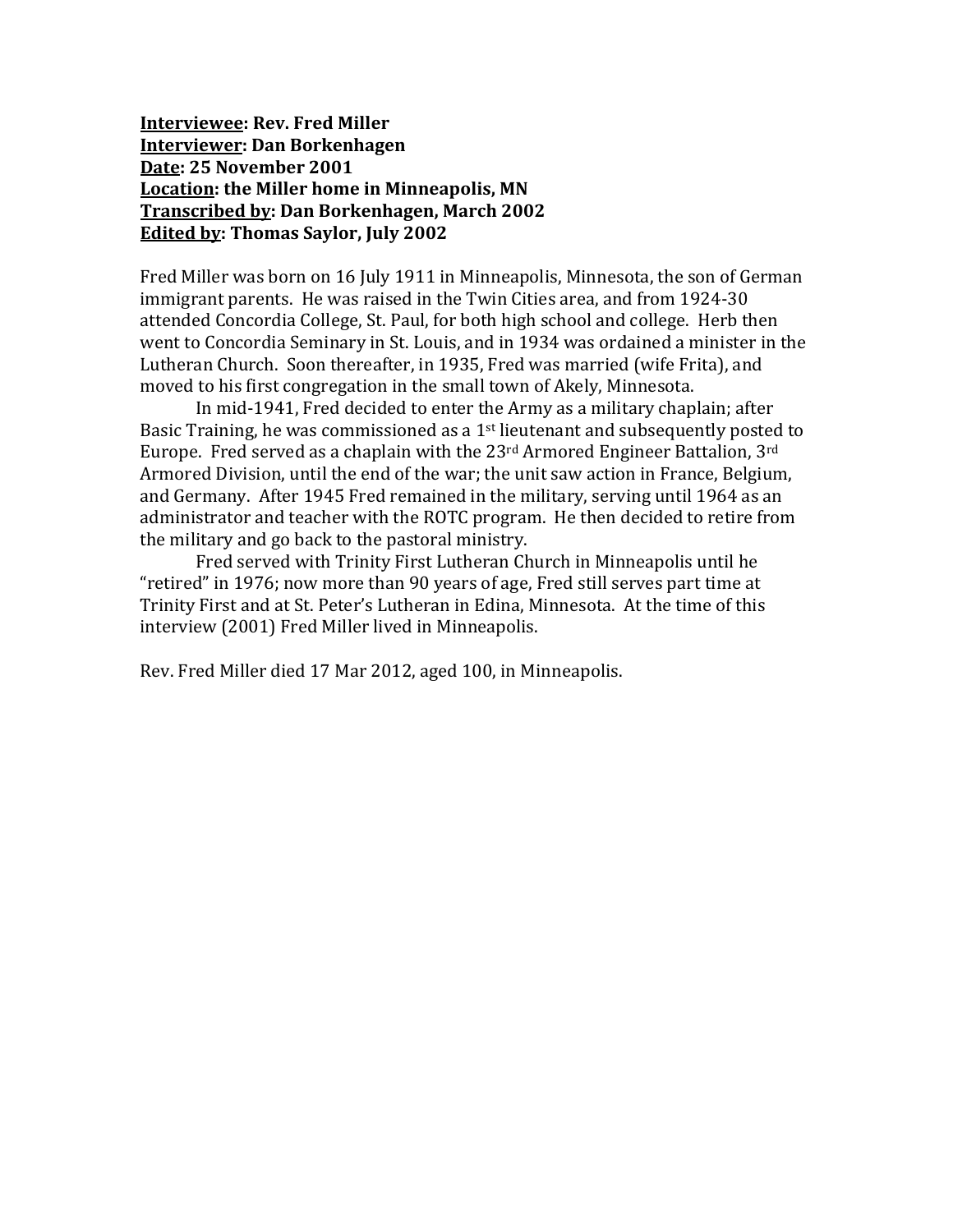**Interview key: M: Rev. Fred Miller D: Dan Borkenhagen [text] = words added by editor, either for clarification or explanation (\*\*\*) = words or phrase unclear NOTE: interview has been edited for clarity**

**Tape 1, Side A.**

D: This is an interview on November 25th, 2001. My name is Dan Borkenhagen and I'm here interviewing Pastor Fred Miller. Thank you very much for agreeing to the interview.

M: You're welcome.

D: I'm just going to start out with some basic biographical questions, to give people a general framework for your life. When were you born and where?

M: I was born in Minneapolis, on the  $16<sup>th</sup>$  of July, 1911. Born in a house, right across the street from the present Northwest Abbot hospital.

D: Who were your parents?

M: My father was Joseph Miller, born in Germany in 1861, came to Minnesota in 1891. My mother's name was Stance, born in Germany in 1872, came to Good Thunder, Minnesota, a little town south of Mankato, in 1876.

D: So you were the first generation American then?

M: That's right, full-blooded American if you want to call it that. *(laughs)* I started school here in Minneapolis, the first grade or so. Then we moved to a little area which is about two miles south of the present Buck Hill. Then I went to a country school, and graduated there from the  $8<sup>th</sup>$  grade in 1923 and came to Minneapolis. I stayed with a pastor to take one year of confirmation, my mother had given me my first year of confirmation. That was at Trinity First Lutheran, where I'm still a member. I graduated from there in 1924, and went to Concordia College, St. Paul six years at that time, and graduated in 1930. Then I went to Concordia Seminary in St. Louis, and graduated in 1934 after one year of internship, or vicarage, in a big town north of Bemidji known as Tenstrike, Minnesota. *(somewhat sarcastically)*

D: So your vicarage was in Tenstrike, and you graduated from seminary in St. Louis. Where was your first call [official appointment as pastor]?

M: First call was to a small town between Walker and Park Rapids, Minnesota known as Akeley. Had a congregation there and another ten miles south of there. That was my first parish. I was there about four years, then I moved to a town about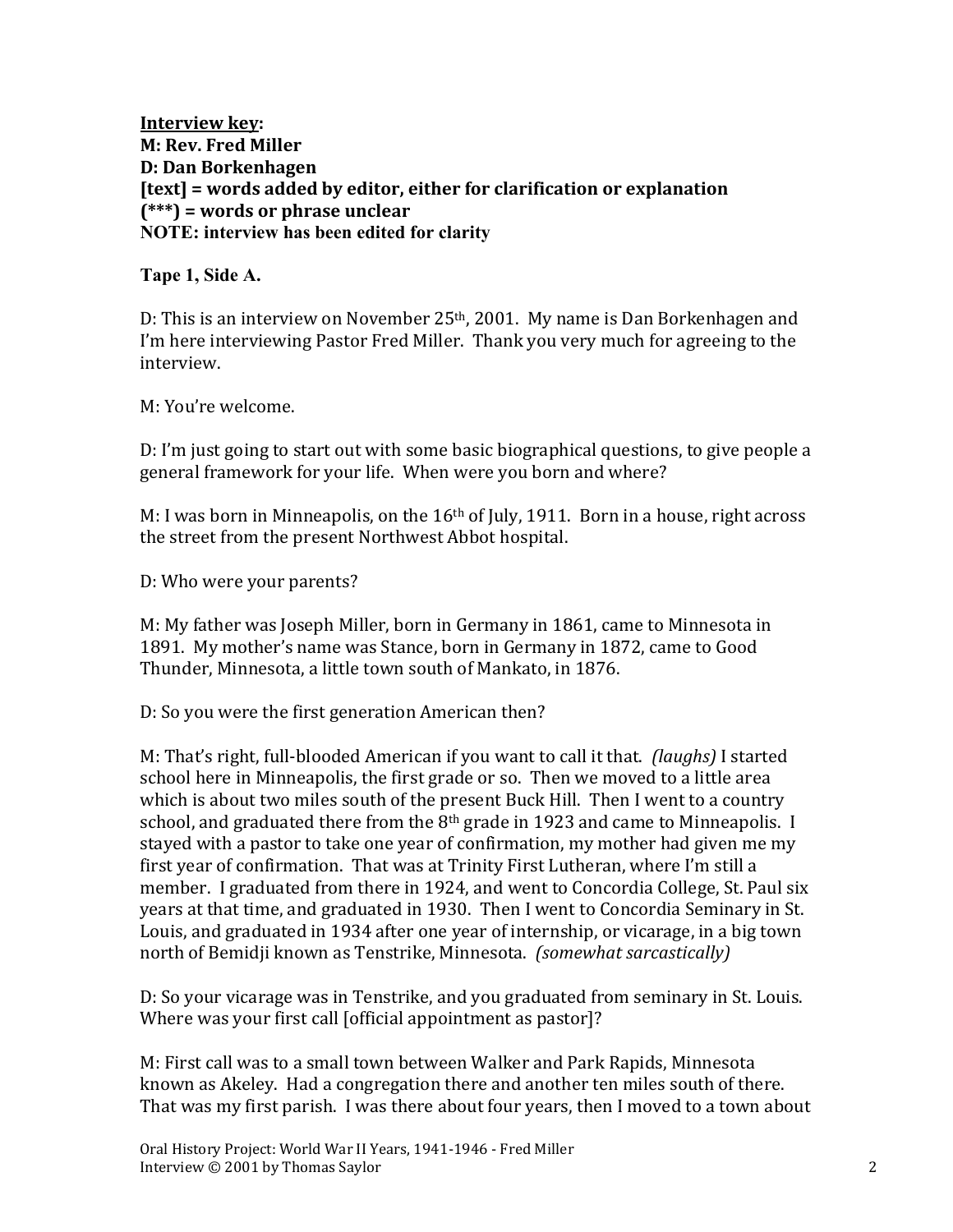ten miles away, Walker. That's where I completed the first portion of my parish ministry. Because in 1941 I was commissioned as a 1st lieutenant to be a chaplain in the ensuing, the pretty-soon-to-begin World War II. I stayed in the service for 23 years. I was discharged in 1964.

D: You stayed in the service for a very significant amount of time.

M: Then shortly after that I received a call from Trinity First and I was a pastor there from '64 to '76. Then I retired from the ministry and I was asked to be a vacancy pastor at St. Peter in Edina, where I went in July of 1978 and I stayed there, and I'm still there. I've served in various capacities, interim, vacancy, primarily in the latter years as assistant to the pastor. I do my own thing here and there. I am assistant to the pastor, if you want to add a little humor, this position is to laugh at the pastor's jokes, polish his shoes, and take his wife out shopping! *(laughs)*

D: You've fulfilled all those roles then?

M: I am fulfilling them now and am quite adept at it.

D: Good to hear. Okay, so that takes us up to the present day. When were you married, Fred?

M: I was married on the  $16<sup>th</sup>$  of May 1935, in Minneapolis. We have two children. Boy and a girl, first of all born in '38 and the son in '42, '43 I believe it was. The daughter has two grandsons and the son has two granddaughters. And the one granddaughter has two children, which is the third one, so we have two greatgrandchildren.

D: Let's go back to your military service. When did you sign up for the chaplaincy?

M: Well yes, the synod [Lutheran Church--Missouri Synod] knew, pretty much in conjunction with the national government, that we were going to be involved in the war. They asked individuals who were my age to think of signing up to apply for the chaplaincy. I did that and received my ecclesiastical endorsement from synod, and then was commissioned in May of 1941. Went out to active duty in September in 1941.

D: You said you received your commission from the synod and then you did some other training beyond that. What did it take to get your commission from synod?

M: Nothing. I just applied but, because of my graduating from Concordia Seminary, that equipped me from the synodical standpoint to be eligible.

D: But you did do some training with the Army then?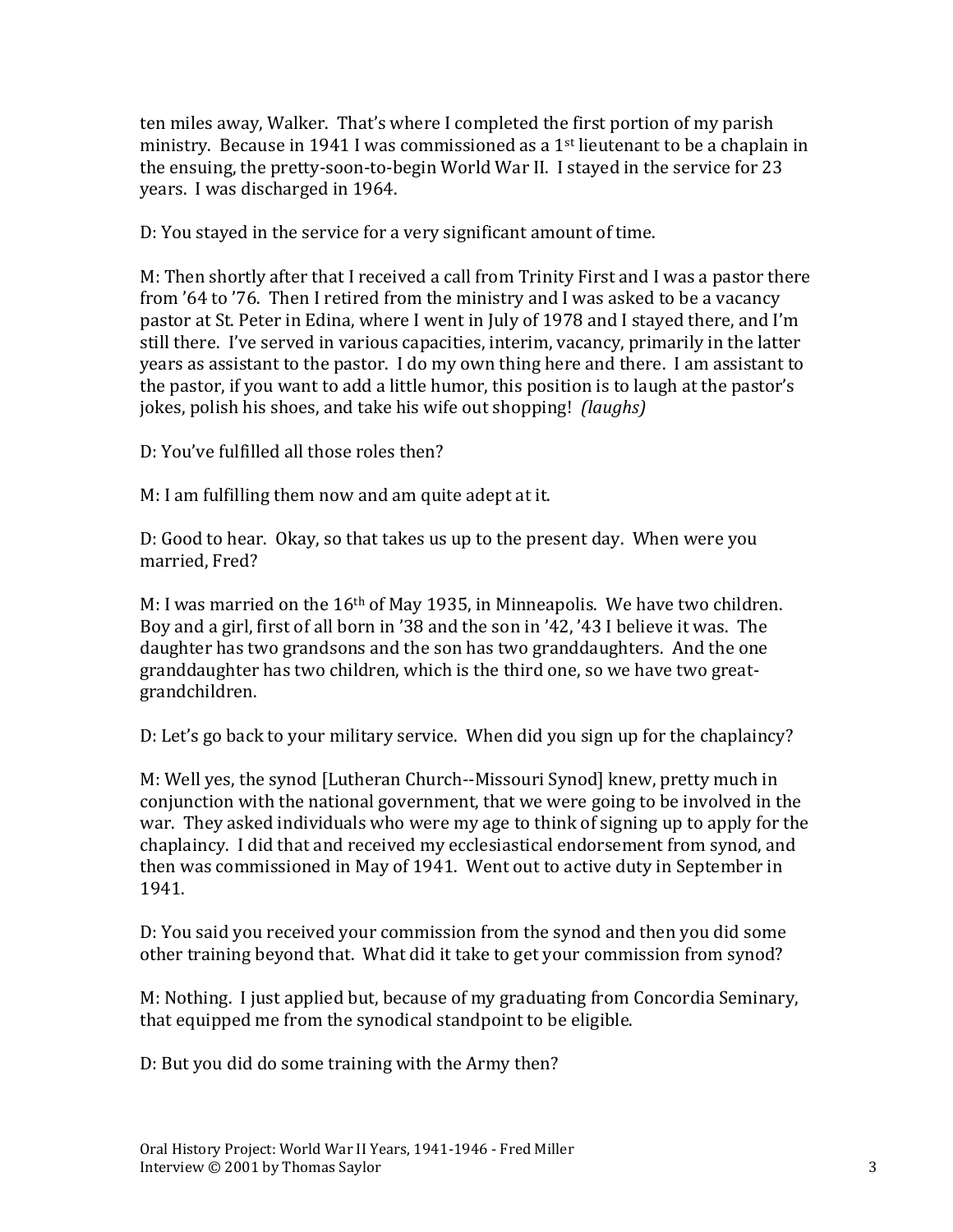M: Yes. It's been since 1918, we had not been involved in any major conflict. 1918, '28, '38, that's some 24 years, why with the losses now, we should proceed. As a chaplain, I was of course not eligible to carry any weapons. Also as a chaplain I would not be eligible for capture. But they threw us into the same slot as those that were going to be out on the battlefield. So after I was commissioned, I was called to active duty on September 10, 1941, and they sent me Fort Knox. There I had the same rigorous training as the field officers did. We had to have knowledge of tactics, and maneuvers, and various things. In fact, I even conducted a class, because the fellow that was supposed to conduct it, but apparently he had too many Pepsis [throughout the interview Fred will use the term Pepsi loosely to refer to beer] the night before, and he couldn't make it. That was quite a joke, our chaplain conducting a field exercise for the rest of the troops.

D: So you actually went through Basic Training?

M: Well, we'd call that a Basic Training, it's a Basic Training for officers down at Fort Knox. We learned about field exercises, the enemy's over here and they got so many troops, and you've got so many, how do you deploy that? What is your procedure? That was the assignment I had on Saturday morning, through default.

D: Why did they have all their chaplains going through this stuff as well? Was there actually thought that they would be involved in it?

M: Well, I guess they couldn't just right at that time distinguish where that fine line would be, and in order that they didn't miss anything they said, "Let's put them through the whole business." I also went to Harvard, I went to Harvard because the chaplain's school was there. That was specifically for chaplains; it was a six or eight week course. That was at the beginning of 1942.

D: So after you had done the Fort Knox thing for the general training, you did get sent to some specific chaplain training classes as well?

M: Right.

D: I'm going to ask you about a date that comes before that, December  $7<sup>th</sup>$ , 1941.

M: Oh, December 7th, that's right, that's the Pearl Harbor date.

D: Where were you when you first heard that news?

M: All right, after my so-called officer's Basic Training at Fort Knox, I was sent to Pine Camp. Pine Camp is in the northern part of New York, and I was a chaplain there. And on this specific Sunday, December 7th, 1941, I conducted services in the morning. Then in the afternoon, I thought, "Okay, I'll go to a movie." So I went the movie and saw it. I distinctly remember the name, *How Green is My Valley*. I don't know if you've ever heard of that. Well, I came out of the movie and everything was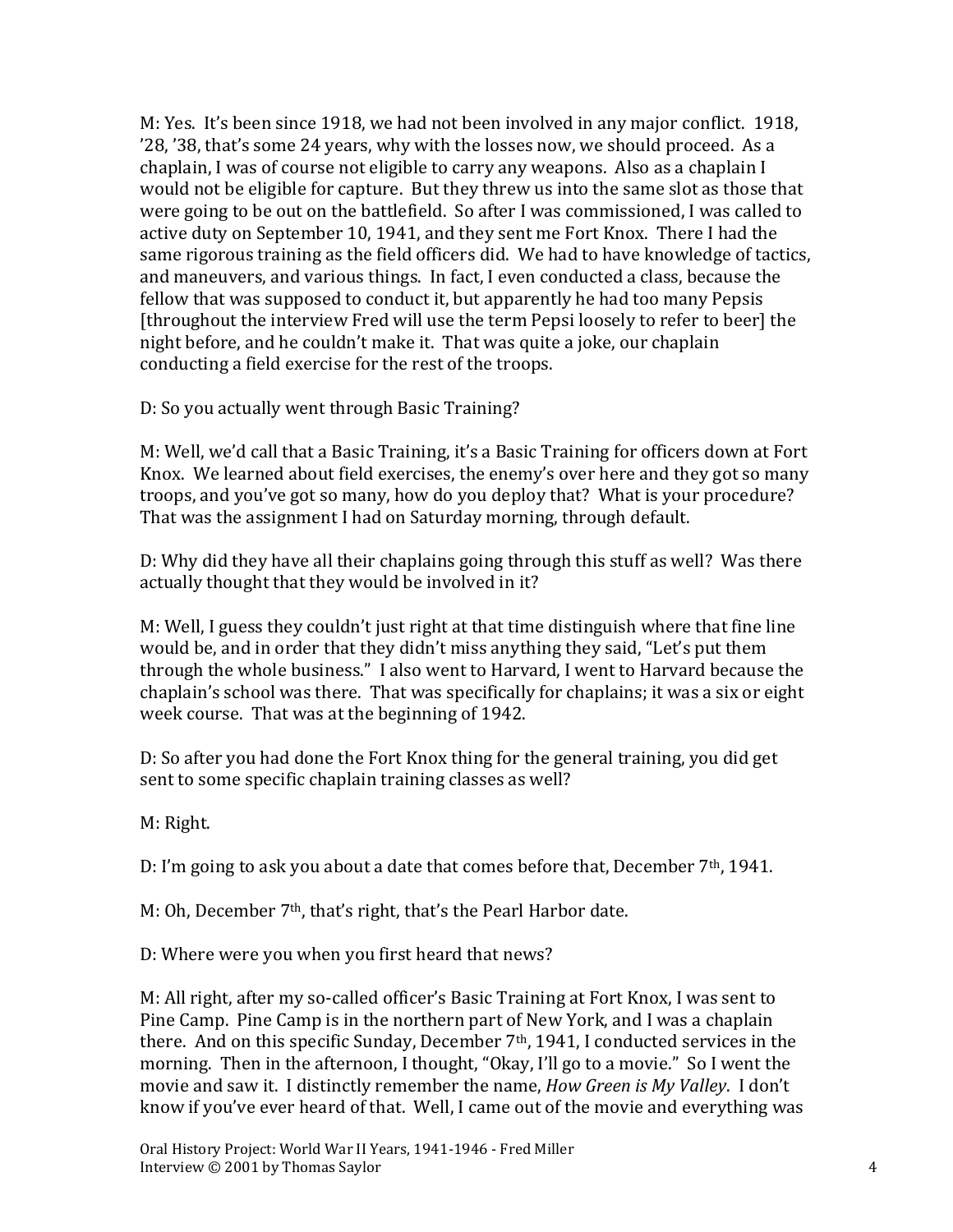in a disarray. People were talking about things that seemed no sense to me. It all added up that Pearl Harbor had been attacked.

# **(1, A, 161)**

D: So you just kind of heard the news via people talking after the movie.

M: That's right, after we came out of the movie.

D: What was your first impression, what were you thinking?

M: Well, it was so foreign that I just couldn't quite comprehend what that all meant. Of course President Roosevelt hadn't made his speech yet, I think he made his speech on Monday, if I'm not mistaken. I think we all assumed we were going to be in a war, but the official declaration, I think, was made on Monday. "The day that will live in infamy," President Roosevelt said.

D: What was the reaction of people around you, family or friends?

M: *(chuckles)* Well, I get very much of a kick out of my brother. My brother, he lived here [in Minneapolis] together with my mother, he lived with my mother, still he was very close. So I called home and I called my brother. Oh, it's so close, that's this same Sunday afternoon. "I'm so glad, I'm so surprised to talk to you. I thought you'd be overseas already." *(laughs, then snaps fingers)* Declare war, first thing you know I'd be overseas. That's about all I remember. My father had passed away in '40, and my mother was living here in Minneapolis. I believe I, rather my brother had conveyed the information to my aging mother already.

D: Now, your wife… Fred, did you have children at this time?

M: I had a wife at that time, and one daughter.

D: And where were they at this time?

M: They were in Minneapolis. They had moved from Walker, Minnesota to Minneapolis, and joined with Trinity First.

D: So they stayed there while you were away for the war?

M: Yes. I can inject this, all about where I was.

D: Go ahead.

M: From Fort Knox I went to Pine Camp. Pine Camp back to Fort Knox. Fort Knox we chaplains were distributed to various armored divisions. The best divisions, so to speak, were the first ones that were selected, that is, you had a choice. I was the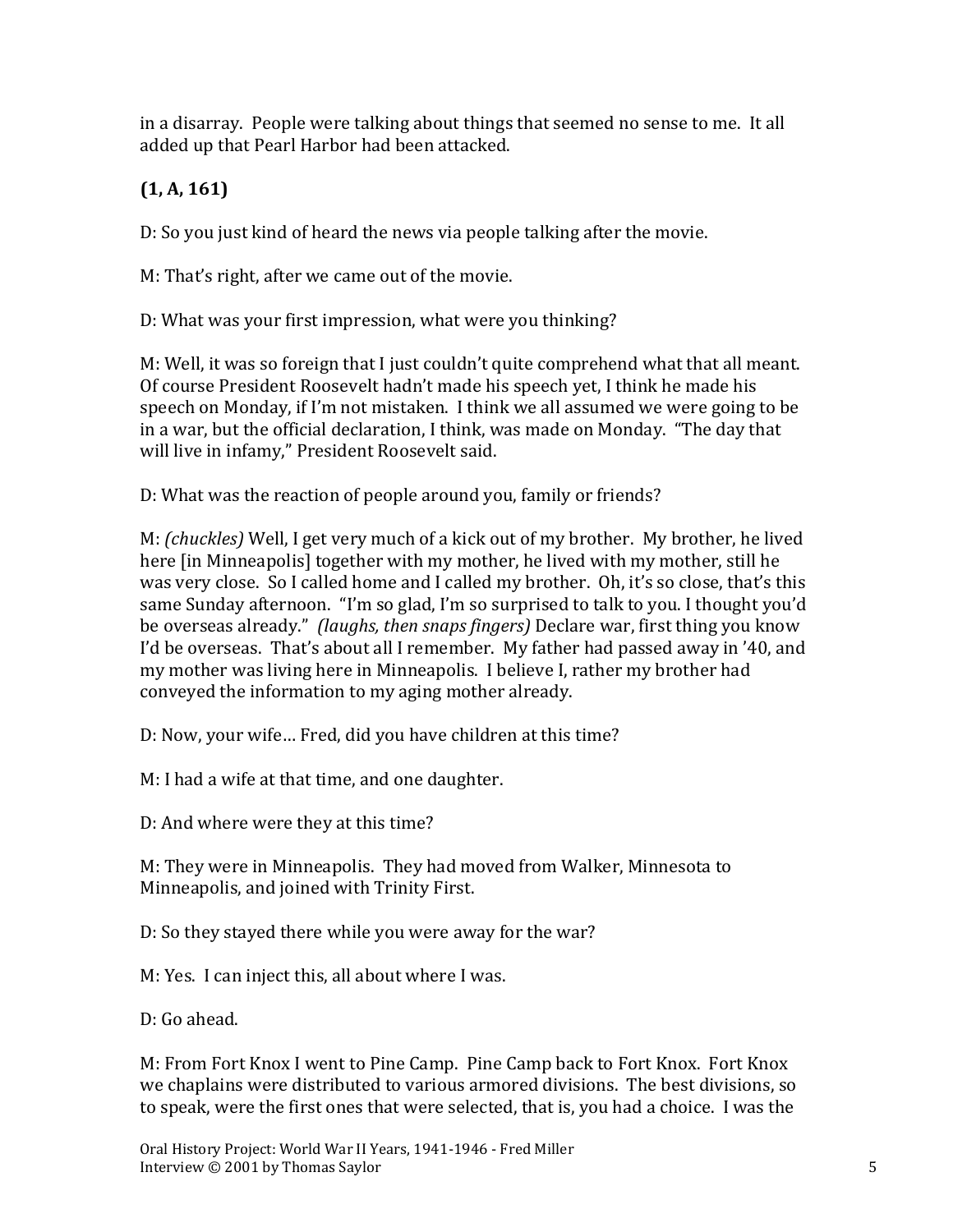last guy, and I got Camp Hope, Louisiana. So I went down to there, lived in a town by the name of Leesville, which is right next to the river. There my wife and daughter came down. We lived among bed bugs there for quite a while. We stayed in Leesville for maybe three, four months.

And then we, the whole division went out to the Mojave Desert, to train to go to North Africa. Because we were fighting first in North Africa. However, during the time we were out there, it was hot out there in July, July to September, why, the campaign in North Africa ended; we beat [German General] Rommel. So then we came back to the East Coast, to Camp Pickett, which is in Virginia. From Camp Pickett we went to Indiantown Gap, which is near Harrisburg [Pennsylvania]. And my wife, I think my wife and my mother, and our daughter came along, because we had an apartment while I lived there.

Then we were ready to go overseas, to England. My wife was pregnant. We were, we got, the whole division was all full of the right type of people for the right position, about 13,000 troops. So there was quite a few, you can't get any vacation, you can't get anything unless there's a death. So, on the 23<sup>rd</sup> of August [1943], my wife gave birth to our son John, but I couldn't get home to see him. So we then departed from New Jersey and shipped overseas. So I didn't get to see my boy until he was 2 ½ years old. *(pauses three seconds)* Got to England. In England, we trained from September though about the  $20<sup>th</sup>$  of June, and then we went into Normandy [in France].

D: Thank you for the outline, now I kind of have an idea where we're going. I'm going to jump back now and catch some details then. You were up in New York, is that right?

M: Pine Camp, Watertown New York, northern New York.

D: And then from there, at some point you went to Harvard, was that around that time somewhere?

M: No. I came back to Fort Knox, and from Fort Knox, then I went to Harvard. Before I went to Camp Polk.

D: What exactly did they have you doing at Harvard?

M: Well, at Harvard, we were more or less, I'm afraid that most of it has escaped me. But in the first place, also to be acquainted with how the position of the chaplain was in the military. He was not in any position to give any information that I might have, or to instruct, or to say anything contrary to what's being said by the commanders we had. Also chaplains were not to carry a weapon. We are also eligible to go to the battlefield, if the enemy's there, and minister to the people that are on the field, without any punishment. We had a white band around our arm, same as the Red Cross, on there. Which made us eligible for that sort of a situation.

D: So the enemy were supposed to stay away from you?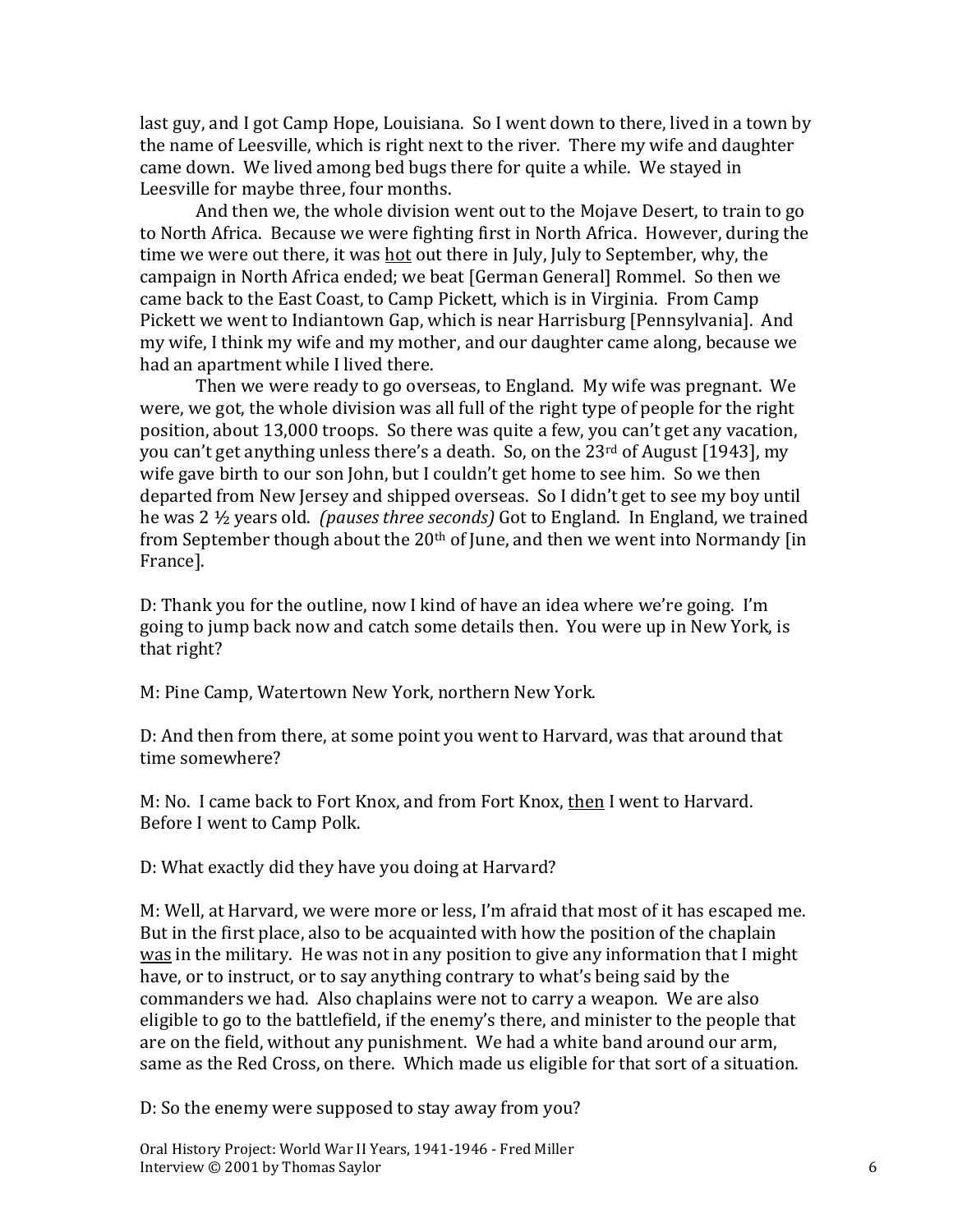M: And then of course we also we also did some rigorous training, physical training, because we were subject to quite a bit of uncertainty out on the field. They gave us a jeep and a driver, but maybe you had to walk in case the vehicle was hit. So we had to be able to adapt ourselves to whatever came along, also to dig a fox hole, and a trench. They gave us real good information—that all the ministry to the soldiers there did not in any way conflict with our theological or church theology. I thought that was marvelous.

Okay, for example, Sunday morning came, I conduct Protestant service. I conducted service for everybody. Tuesday evening I conducted a service for Lutherans. And what about Presbyterians and Baptists? We had fourteen chaplains. There were Baptists in my unit. By the way, I had the 1200 in my unit, which was the 23rd Armored Engineers, part of the 3rd Armored Division. There was a chaplain over in the 33rd Armored Regiment, who is Episcopalian, and I'm going to give you his name and also when he has services. So he would have those services. So I gave only to Lutherans, because at that time, we were part of the fellowship with all Lutherans, so there was no restriction there. A marvelous arrangement that we had, for example if you were a member of Trinity First here, and you went into the service, and you went into the area or into the 23<sup>rd</sup> Armored Regiment, or part of the big 3rd Armored Division, then I got your name. I got your name and you were informed when we had Lutheran services.

Division chaplain didn't like that arrangement, so he said, "Miller you're supposed to give communion to everybody." I said, "Well, I don't know." He said, "Yes, you are." I said, "No." He said, "Ok, I'll go to Washington." He went to Washington, to the chief of chaplains, and the chief of chaplains came back and he said, "Miller is right." So I didn't have to serve communion to them. A marvelous arrangement. This is all an offshoot of your question, "What did I do at Harvard?"

Also we gave first aid, in case of no medic. And of course to minister to the spiritual needs, especially to those who were dying on the field. Although I wasn't so much in the field. You've got to remember that I was one of the older chaplains. Eventually they took me away from the front and put me in administration, called divisional training.

## **(1, A, 283)**

D: So they gave you a lot of special needs circumstances, these are the kind of situations you'll be running into on the field, or here or there, and trained you for those types of things in that six to eight weeks.

M: They also encouraged me to hold services. The front would move up, keep on moving. Then we stopped, for some reason. Maybe we needed the Marines to soften up, or we needed supplies. When we tried to get information, how long are we going to stop here. We'll stop here for a day. I was very close friends with a Catholic chaplain. He was assigned with me to the 23rd Armored Engineer Battalion. So we stopped and had six companies here, and that would mean we'd also have six services. Instead of my going and making arrangements for six services, in addition, I said, "Mac, when do you want your Catholic services?" So I went to three of these,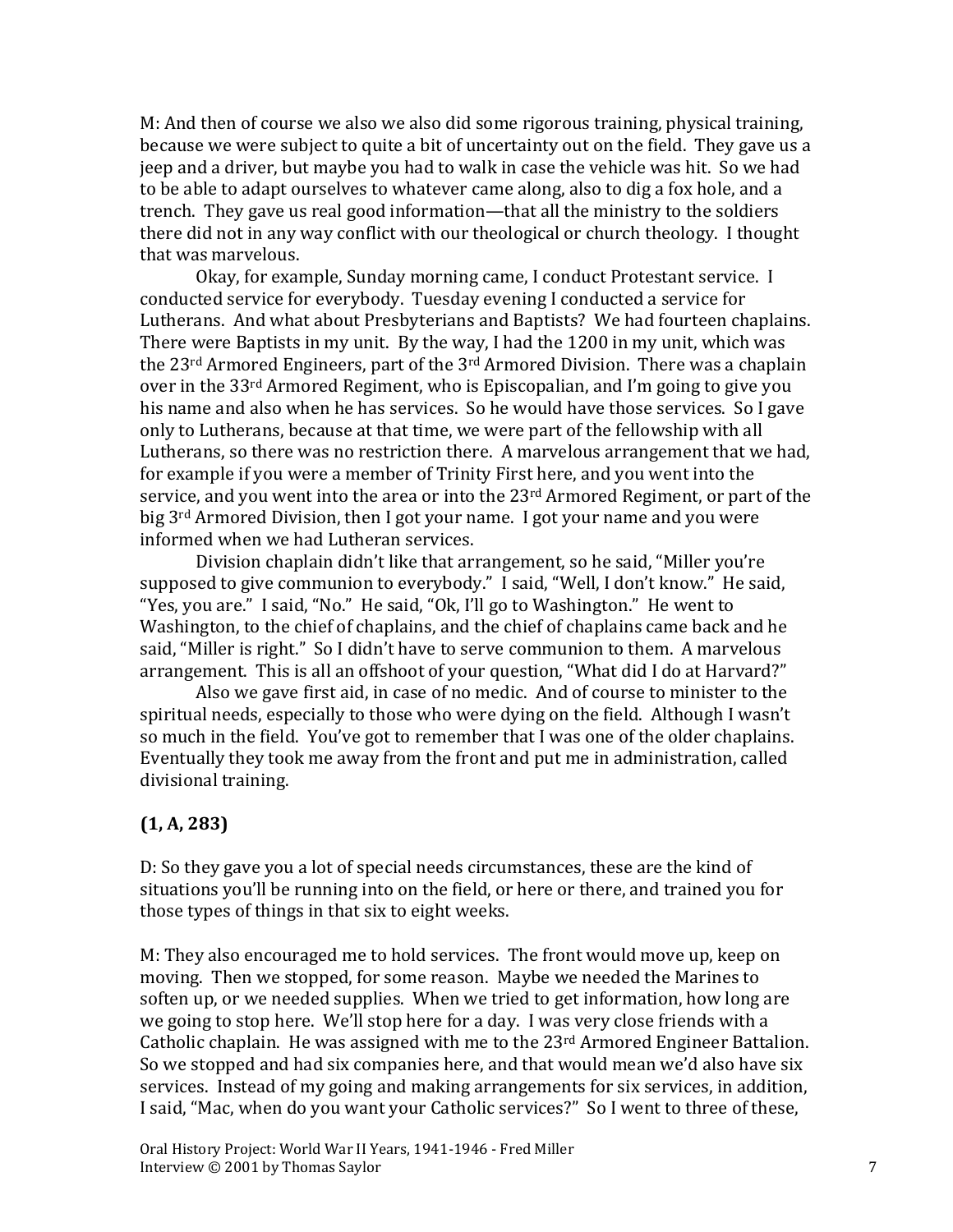"I'm going to have my protestant, Chaplain Mac will be here for Catholic service." He took the other three, and he said, "I'm going to have Mass here, and Miller is going to be there." A very excellent arrangement, so we had our services all in the field. Hedgerows in France, it was a beautiful arrangement. My property about adjoined yours, but there were trees, you know, like right here on Lyndale or one of the avenues here [in Minneapolis], the trees, we could keep by ourselves without being seen by the enemy.

D: They did a good job of arranging things so you could conduct services the way you wanted to, the way you'd been trained. And the other people who were trained for Catholic or Baptist services conducted those.

M: We had a harmonious relationship, especially with Chaplain Mac. He was a great guy. He was, he liked his Pepsi—I use that term liberally. *(laughs)*

### D: Yeah, I noticed! *(laughs)*

M: So we get to a place where we're going to stop, he said, "Fred, I'm going over to my tent." And the company commander of the 8<sup>th</sup> was also named McCarthy. And he said, "You come over tonight at 9:00 and you bring me back to my tent." So I go over there at 9:00 and I say, "Mac." And he says, "Ohh" *(makes groaning noise)*. I said, "You're supposed to get back." He said, "I don't want to go back." So I practically dragged him home, and of course had to take his shoes off. Put him in bed, make sure he was comfortable. Next morning, he walked over, "Thanks, Fred." A real good relationship. The Missouri Synod was tops with giving service to their people, because we had the Armed Forces Commission and through that, these names were given to us and I knew that there was a new man that was in the company which was part of my daughter regiment. And I'd get there and make sure that he knew that Missouri Synod or Lutheran services, and also Protestant.

D: So they made sure to get you all the names of the LCMS members, or Lutheran members. Sounds like you were able to go over and almost do a home visit thing, and find them in their tents.

M: Very much, as much as we could.

D: Okay. So you got that training at Harvard, and from there you were shipped to Louisiana.

M: No, I went back to Fort Knox and then I made the wonderful transfer to Camp Hope. That was quite an arrangement. I've got to tell you. We got down there and the division chaplain tells me, "I'm so happy to see you. We've got three others here looking for a chaplain. So tomorrow when you come, we'll go down and visit one of them."

So the next morning the chaplain had selected the 23<sup>rd</sup> Armored Engineer Battalion. So we went down there and walked down into the room of the barracks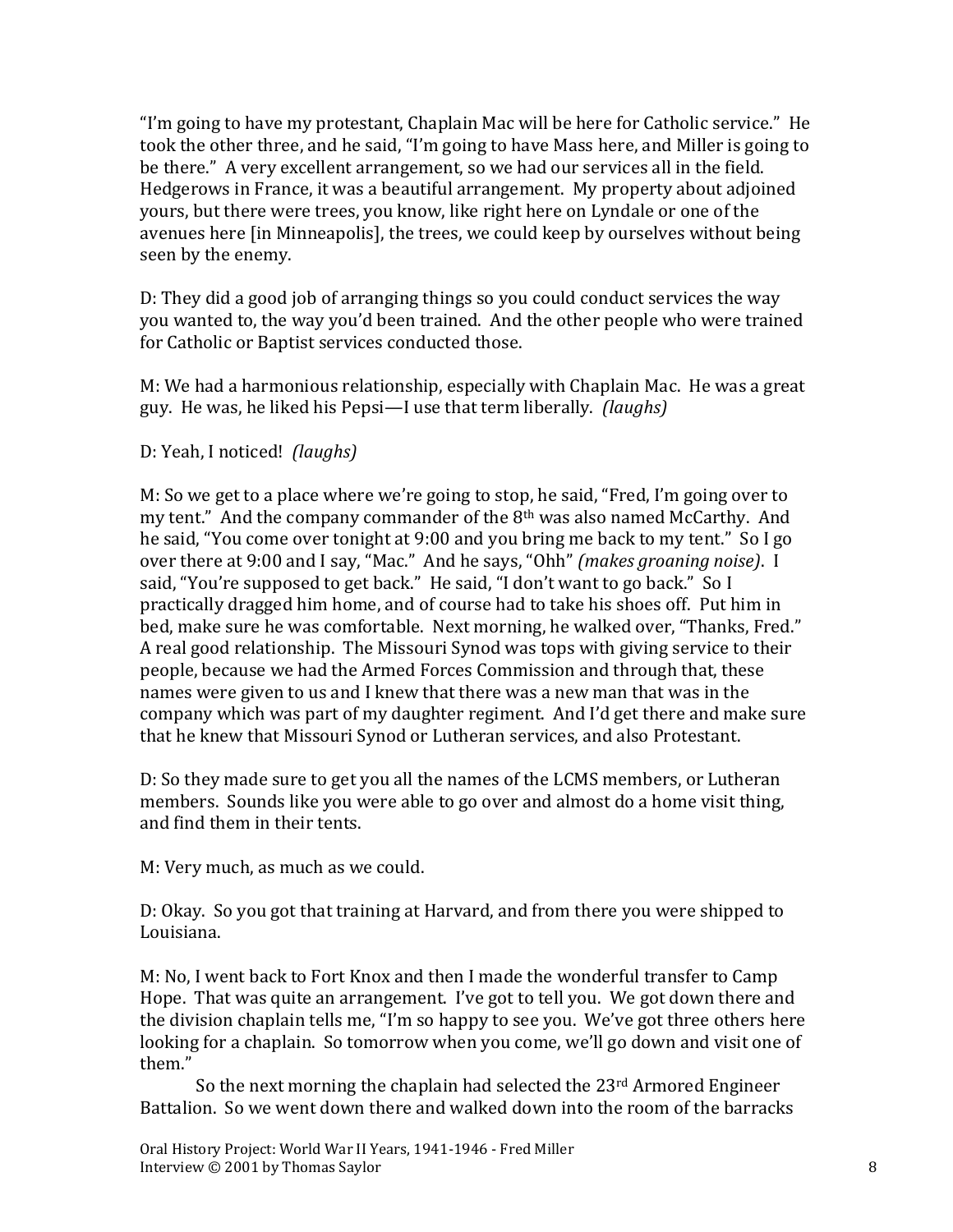and saluted, Colonel Tandy. And the divisional chaplain says, "Colonel, I have a man here who can maybe serve you as a chaplain." Colonel Tandy says, "What the hell do I want with a chaplain?" So we started heading off. So Colonel Tandy says, "Wait a minute. Why don't you stay here. This is Tuesday, Thursday you come down and we'll see how we can work." So I went down to the barracks.

Then Thursday morning I went over and reported to him, and saluted him again, he's a colonel, and he says, "Yes, we've got something you can do. First place, we do not have a battalion newspaper. And we need one, all the other units have one." He was always looking at some of the other units that had some of this stuff. So he says, "I want you to go to the personnel officer and have him go through the personnel records to see individuals who in civilian life had the ability to write a newspaper." So that's one thing, we put one out every week for our unit. "And we don't have a drum and bugle corps, either. We line up for a parade and we need a drum and bugle corps. In fact a fife and bugle corps, I think we need. So again I want you to get over to the personnel officer and pick out some individuals with musical ability, and maybe you can find one who is able to lead." And he goes on and on. Next he says, "We also need somebody to go to Devicker, which is ten miles from here. There's a USO there and the girls from the community come and our boys go down and dance. So I want you to go in your jeep and go down there and make sure the individuals there behave themselves. Take a couple officers with you to help you." But he wasn't done yet. "It's just about time to start the baseball season. So we need a baseball team. All the units have one. You can do the same thing, and if you can't find somebody, I want you to coach it. And, hey, if you've got time, you can preach on Sunday." So that arrangement to do those things ended, however, in September, when the organization of the Army authorized a Special Service officer which, until that time, that was us, the chaplains.

#### D: So you got to do all those miscellaneous jobs.

M: Well, I'll tell you, I got a fellow who was very happy to put out that newspaper, and the back page we always had something about Colonel Tandy. He was, he didn't care what it was. So I got to the point where I showed a picture of the barracks early in the morning, cleaned up, everything going. Here comes Colonel Tandy, and the second picture, and the third one Colonel Tandy is in there and things are going like this *(makes motions with hands indicating crazy pace)*. And then things are going like that. And the last picture the barracks has collapsed.

Couldn't find anyone with any experience with the fife, so I got a drum and bugle corps. In fact, I've got a picture someplace right in front of the drums, I didn't lead it though. And baseball, we never got quite organized with a baseball team. Because after that, we had to go to the Mojave Desert for training. Those were the things. But there was one other thing. Oh, so then of course on Sunday. On Tuesday I would have the Lutheran communion service. My room, so to speak, was above the game room in the barracks and Colonel Tandy didn't have any friends. He was down there playing solitaire. So one day when I came back after, he said, "You play cribbage?" And I said foolishly, "Yes." So he says, "Chappy, take your stuff up and come on down, and we'll play cribbage." Every time we played cribbage, so it got so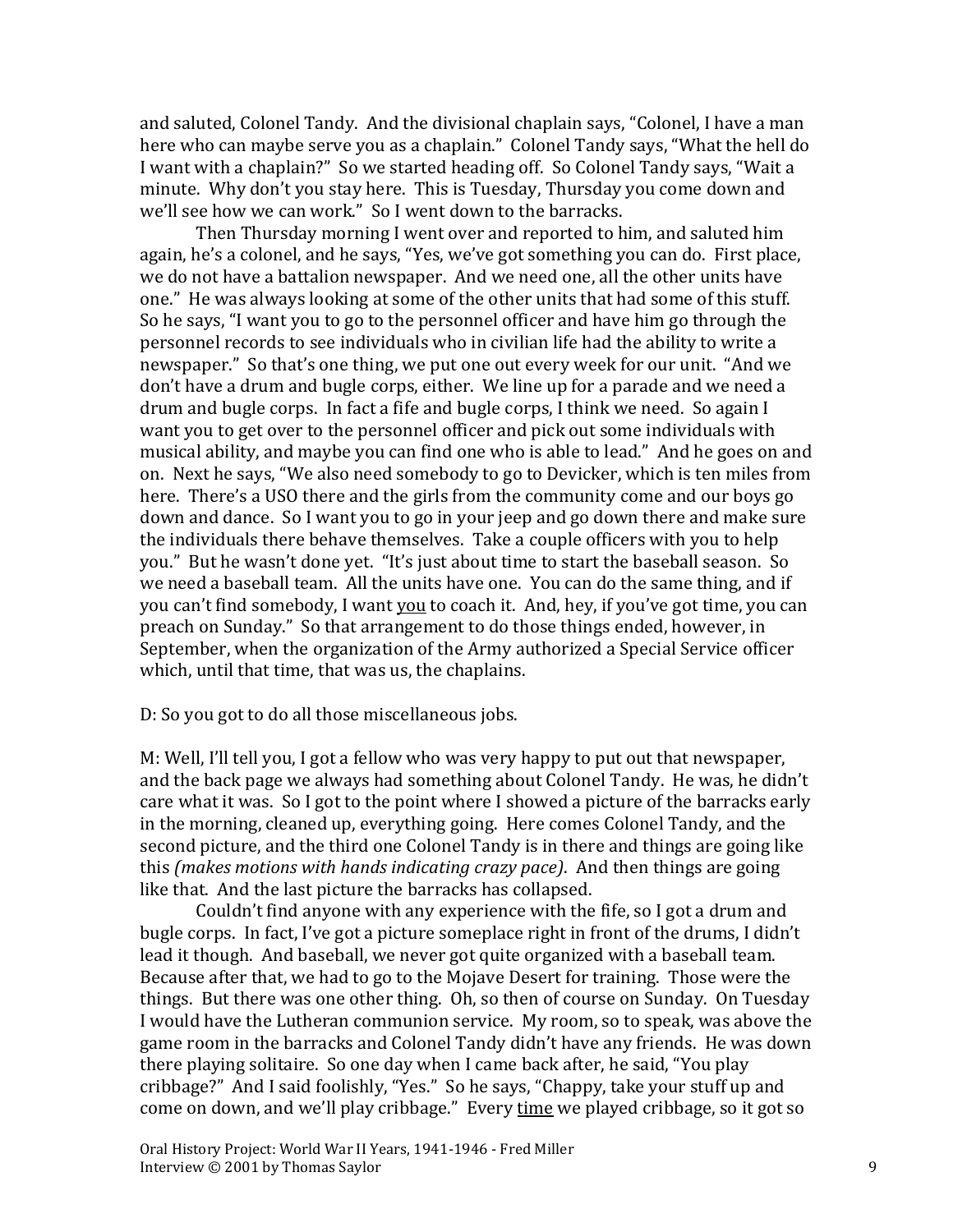I went through the back door upstairs. But the barracks were so shaky, he took a broom and hit the roof up there, "Chappy, come on down." And he would always play for money. He still owes me fifty-five cents. That's from five cents a game.

D: So you were a fine player, too.

M: Then we got out to the desert. We went from there to the desert. I drove out, I asked if I could drive out. I knew some folks in Texas and we stayed there. I got out there, in the Mojave Desert. Ever been out there?

 $D: No.$ 

M: You're lucky.

### **End of Side A. Side B begins at counter 000.**

M: And we got out to the desert and all the troops were where the tents were. At the other end of the road there is a fellow whose face was covered with that type of prevention from the sun. *(This is reference to Colonel Tandy)* And his lips were with white stuff and he saw me, "Chappy, Chappy. Nice to see you. Listen, we're not going to be doing much training here in the heat of the day because it's just too hot. From 3:00 to 8:00 in the evening and the troops have to have something to do during the day." He thought that, so he said, "I'd like to have you go to E company and have the company commander make six softball diamonds." We had six companies. I said, "Colonel, we only need three because they'll play each other." He says, "Okay, three softball diamonds, and six horseshoe boards. Then I'd like you to make a boxing ring." It was an elevation of about this high, and about as big as this room *(two to three feet off the ground, room is around twenty square feet)*, "So that keeps the kids out of trouble." So I went over to E company and got that all made. And I don't know how far we got along in using it.

One day comes a command, all the troops at 6:00 tonight are to come around this boxing ring. Each company, there were four sides, so it went A Company, B Company, C, and then the rest. I don't know what was going on, are we going overseas, or what? Here the announcement was Colonel Tandy, "I've been transferred." And if the troops could have cheered they would have cheered, because nobody like the guy. But that was the last time I saw him, and I don't know quite where he went. I don't know what he did.

He had some other peculiar ideas. I was still special services officer and the 23rd Armored Engineers were known as beer drinkers. We were all beer drinkers, and so much money was allotted to each company each month to spend on recreational things. And come the 20th of the month, we have a whole lot of money left. So Colonel Tandy says, "You get beer, we're going to have a beer party." So we did have a beer party, on the 23rd. I arranged it; even they couldn't drink all the beer.

And another thing, the doc, I became very close to the medical officer, the doc, because he was also (\*\*\*). In fact, when we were in the desert, he and I, after I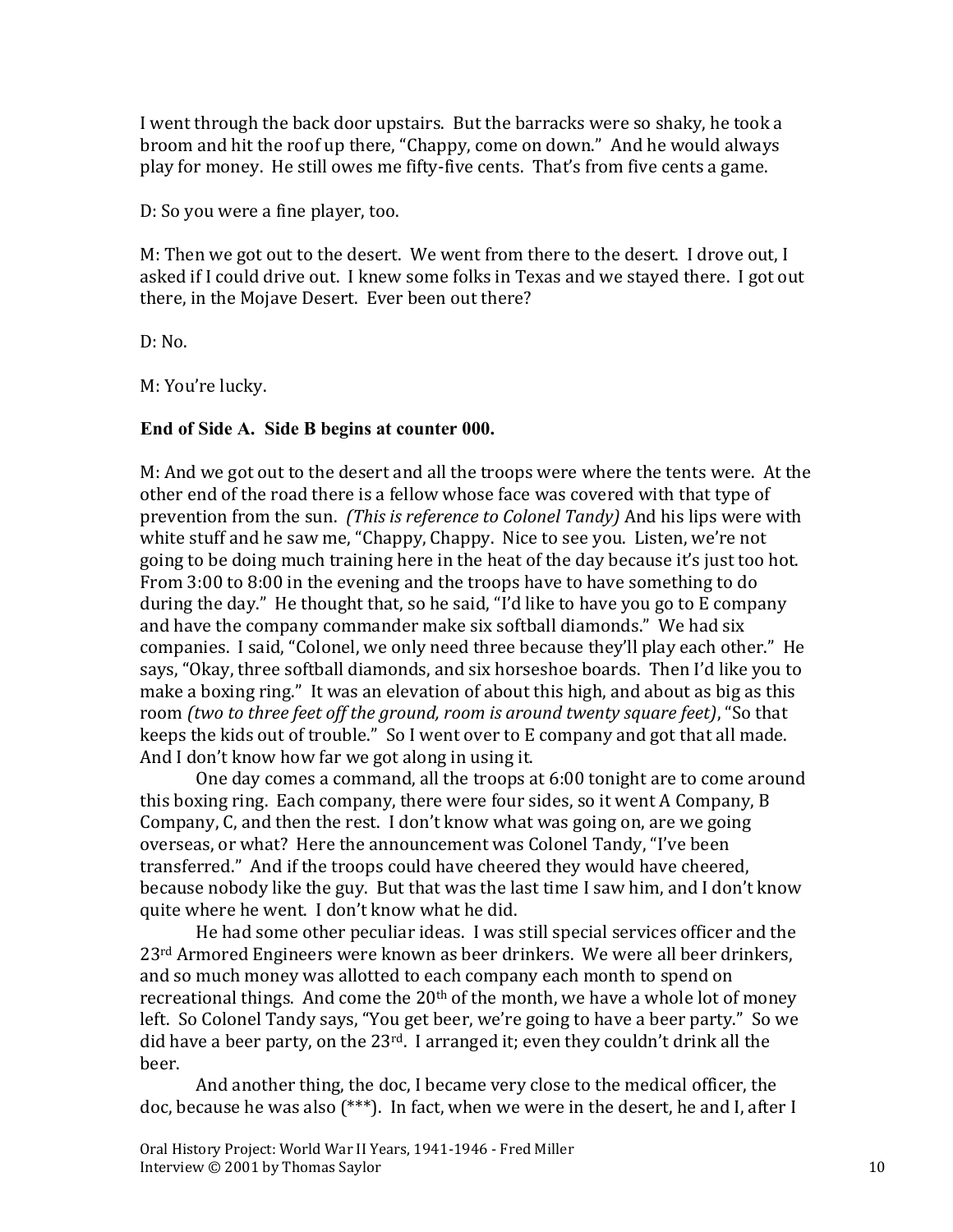conducted Sunday service we'd go into LA, drive in with my car. Anyway, he says, "You, I want you to also, when we have our ten mile hike, I want you to, I'm going to put doc in front of A Company. And Chappy, I'm going to put you in front of B Company." To lead it. A ten mile run, it was a ten mile run, full packs and all that. So we started, and of course Doc is about my age. And we were about ten years older than all the other troops. I was about thirty and the troops were about twenty. And of course, so that started as slow as Doc could go, so they passed him up, and eventually they passed me up. And when we got to the end, both Doc and I were both at the further end, barely coming in. *(laughs)* And we told him, everyone had to carry his M-1 rifle, and we said, "Well, we don't carry a weapon." So, "Okay, you carry a shovel instead." And a full pack. So it was real interesting. Of course, we hadn't gotten anywhere close to battle yet, we were still in the Mojave Desert. This was July through November 1942.

D: You heard at some point in that time that Rommel had been defeated and that there wasn't going to be a need for a desert campaign. So they transferred you at that point?

M: We ended our desert training. I don't remember at this point how long we were supposed to be there, whether we had completed it or not.

D: Where did they send you at that point?

M: Then we came back, back by train, but I had my mother and my wife and daughter with me at Pasadena. Yeah, we had an apartment there, so we drove back, crossed the Southern part of the States to Camp Pickett, Virginia. There we stayed for a very short time, just over Christmas of '42. Frita, my wife, worked in sales, they needed somebody to work in a sales store, as a clerk. We stayed there for, I don't know, until February [1943] or so. Then we went to Indiantown Gap, and then we staged and made the preparation which was appropriate when we were at that particular point in our total training. There we stayed until August of '43.

Then we were sent to New Jersey, which was the port of debarkation, and from there we went on ships. And the ships, we went in quite a formation, because the Germans were already, at that time, doing quite a bit a sea warfare. And during the time on the ships, I taught German to the troops, because we were going over to Germany, and the troops were going to have to speak German. I had German training just about every day.

D: So on the way over with the ships, they kept you busy with some other special service stuff.

M: Special services, I think at that time, maybe special service was already maybe, but this was something because I was able to speak German. And of course I conducted services.

D: How long did the trip over take?

Oral History Project: World War II Years, 1941-1946 - Fred Miller Interview © 2001 by Thomas Saylor 11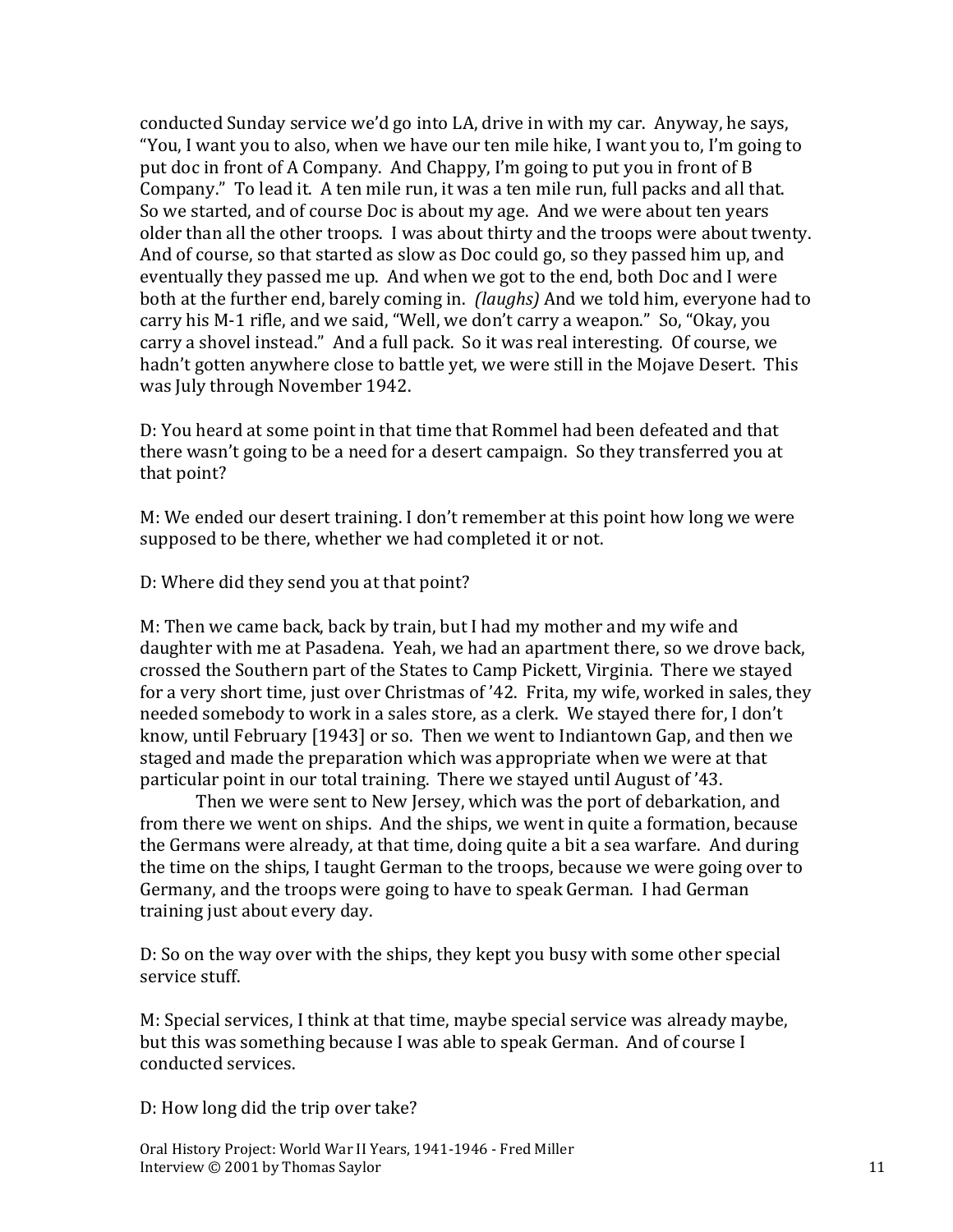M: We went over on the *Queen Mary,* and it was five days, maybe about seven days.

D: The whole 3rd Army ended up there?

M: The 3rd Armored Division, not the 3rd Army. There was, because we had a 3rd Armored Division, there's a mix-up between that and the 3rd Army. The 3rd Army was down south with Patton. But we were part of the  $1<sup>st</sup> Arm, 3<sup>rd</sup> Armored was$ part of the 1st Army.

D: So you went over with the 3rd Armored?

M: The 3rd Armored division, about 13,000 troops.

D: 13,000 troops and you were all sent to England.

M: Sent to England, for waiting for waiting for the invasion of D-Day. Which was at that point, we didn't know at that time, but it in history was about ten months away. It was in August [1943], we go there [to France] in June [1944].

D: So where did you disembark in England?

M: I think it was Bristol. From Bristol, then we went through an area which was about sixty miles west of London, known as Salisbury Plain. Two little towns, the closest town was the little town was Cogford near Warminster, which was near Salisbury. That's where we went, ended up out in the fields.

D: You were out in the fields there, not in a formal base or anything?

M: No, we were not in, we were in the tents.

D: And what did they have you guys doing there then?

M: Well, we still conducted our services for our units. I got acquainted with some English people. In fact, I got acquainted with the Royal Air Force, that's what they call the British air force. On my time off I went down and cultivated a yard with Brussels sprouts. You ever eat Brussels sprouts?

D: Yes.

M: That's what their main food is, like rice is with Chinese and sauerkraut for the Germans. And we were adapting ourselves to the conditions which would be, as we would be conducting services in the field. We would also occasionally have movies. Show movies on a small screen. I think we were still doing that, even though that was a special service function. Practicing also carrying out the injured, how we would be ministering to them, while they were on the litter, even while they were being carried. That was rehearsed.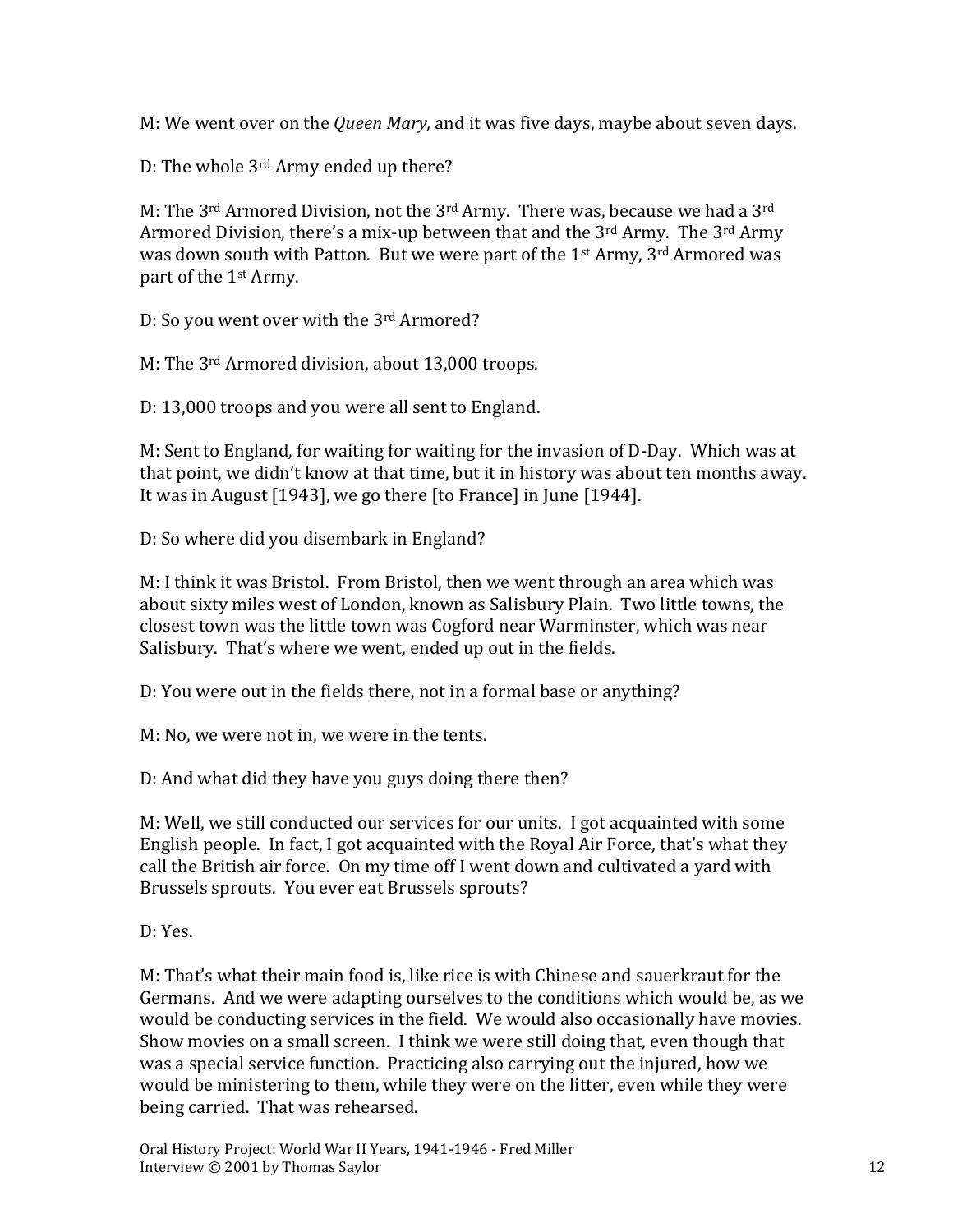### **(1, B, 169)**

D: So you actually practiced what you would do for field activities, as a chaplain. Fred, what time then did you leave England to head over to the continent?

M: D-Day was the 6<sup>th</sup> of June [1944], and I had services before, because we knew it was going to come. So I had a service before, and I went back to my tent real late. So the next morning, on the  $6<sup>th</sup>$  of June, I woke about 10:00 and of course, D-Day had taken place about four hours earlier. So D Day was the  $6<sup>th</sup>$  of June. And the time for the armored units to go wasn't; the Marines had to go, the Seabees, and all that, and the infantry had to, so to speak, soften it up. Make it eligible for us. We didn't go until, I believe it was June 22nd.

June 22nd was when we finally went over. An interesting trip, across the English Channel. We went over on the LST, a landing ship. Which was a glorified rowboat, and it was rough. I traveled across the Pacific and across the Atlantic, but this was the worst. So we got over close to the other shore, but we couldn't get too close, because the area both on the shore and into the water was devastated with bombshells and even with landmines. Anyway, we could get maybe a block from the shore, and that's as close as we could get, and then we had to go into the water.

This chaplain and I were there, and I says, "Chappy, who's going to go first, you or I?" And he said, "I'll go first." And he went first and his jeep went down [in the water]. It came up again, but his stuff was soaked for almost the whole day. So my driver says, "Where do you want me to go?" I said, "Anyplace but where he went!" Fortunately, we got onto the shore real well. And then we were at St. Lo, which is into France about five, six miles. And there we stayed almost a month. Our Air Force and the RAF had bombed positions, the armored units were going in and things moved pretty fast. Our unit was the first division, we went through St. Lo and Viverre, Chartres, just skirted Paris. Then we went up to Aachen [which is in western Germany]. On the 16<sup>th</sup> of January, no, the 16<sup>th</sup> of December [1944].

Then we came down, and were encircled in the Battle of the Bulge [which began in December 1944]. We were in there during Christmas time. And I had Christmas services in a chicken coop. And we didn't know. You people here in the you weren't living then, but the people in the United States knew more about what was happening than we did. We knew there was something real critical. We were told, "Duck, don't get out, stay where you are." And I had to make… if you do go out, go as fast as you can. I had to go to a tent, by this chicken coop. In Germany, chicken coops there are attached to the houses, like car garages are. I conducted my service there and I think I stayed in that chicken coop. And I had C rations with me, which was a slice of Spam, and a chocolate Hershey bar. And it was like that for a couple of days.

D: That was your Christmas dinner, was it?

M: Christmas dinner, right, I remember that distinctly. *(pauses three seconds)* On the 24th or 25th of December, 1944.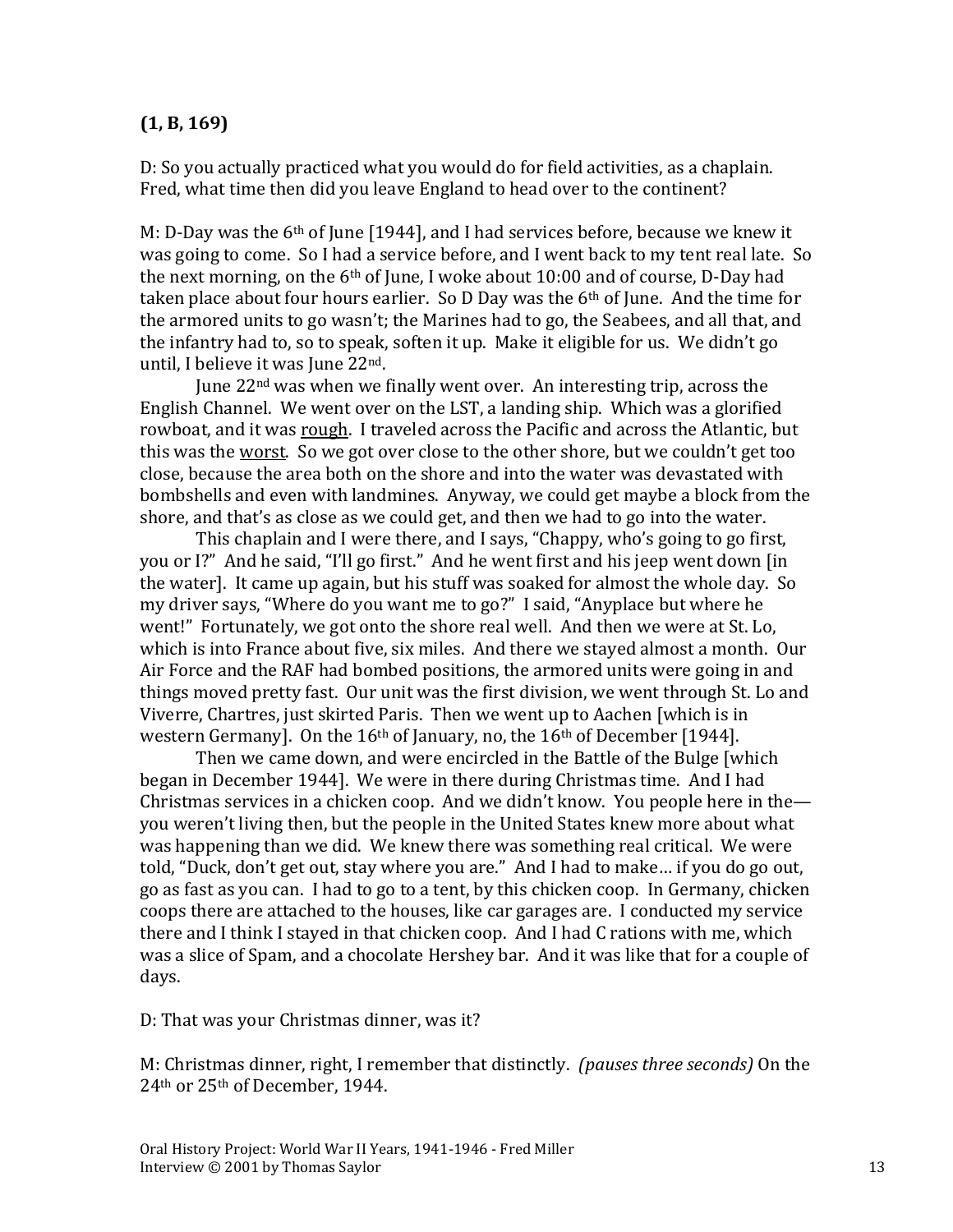D: What was it like? It sounds like you were close to the front area for quite some period of time. What was it like being that close?

M: Well, actually, I wasn't normally that close. When we got up to the front, some of the chaplains, the younger chaplains up in front had already administered, and the injured were evacuated to field hospitals. Field hospitals were established, and the United States did a marvelous job in its logistics and in planning those things. Field hospitals and food and equipment, all that was just marvelous. When the troops moved forward, all these field hospitals would move. If there was a great number of injured, they'd stay and another one would be established. I would say that I was somewhat limited in getting close, but occasionally I would get up there.

D: Did you ever deal with dead soldiers?

M: I saw more dead Germans, but they weren't being taken care of because our grave registration had to handle our own people. The Germans were… some of them were buried, but more Germans were just left lying. I wish I could tell you, or inform you, that I was closer to those up on the front, but when I was, why my business would be to administer, to say a prayer to the individual, because the medics were right here to transfer them back to one of the field units, field hospitals.

Then I visited the field hospitals. Way back we had general hospitals, the 97<sup>th</sup> General Hospital in Frankfurt. But we always received literature which we could give them every month; the synod would sent out a little devotional booklet. To which I referred to in my messages, in fact they even sent us messages, or outlines, that we could use.

D: That addressed topics of the war, or that would be relevant to those people?

M: To encourage those people, bolster their spirits, and refer them to the Lord Jesus, that they're carrying out a mission, which is in conformity with what we think He wants us to do. And to be sure that He will take care of us in whatever way He sees fit.

D: How were the people around there, were they really rattled by this?

M: Happy that we came, the French were very happy that we came. And once in a while when they saw us, when we came through, they'd stop and throw vegetables into the jeep. When I went to Paris, I went to Paris once, I went inside Notre Dame Cathedral, and when I came back, my jeep was filled with the produce, eggs and all sorts of food. And when I got back, I took it to the kitchen, and said, here, use this. So basically, they were very happy that we were there. Until later on, when we got real close to the end of the war.

When the war ended, it had already been determined which parts of Germany was to be allocated to the French, North was for the British, East was for the Russians, South was for French, and then we had West. When the war ended, however, we were past that line. We were in the areas that the Russians would take.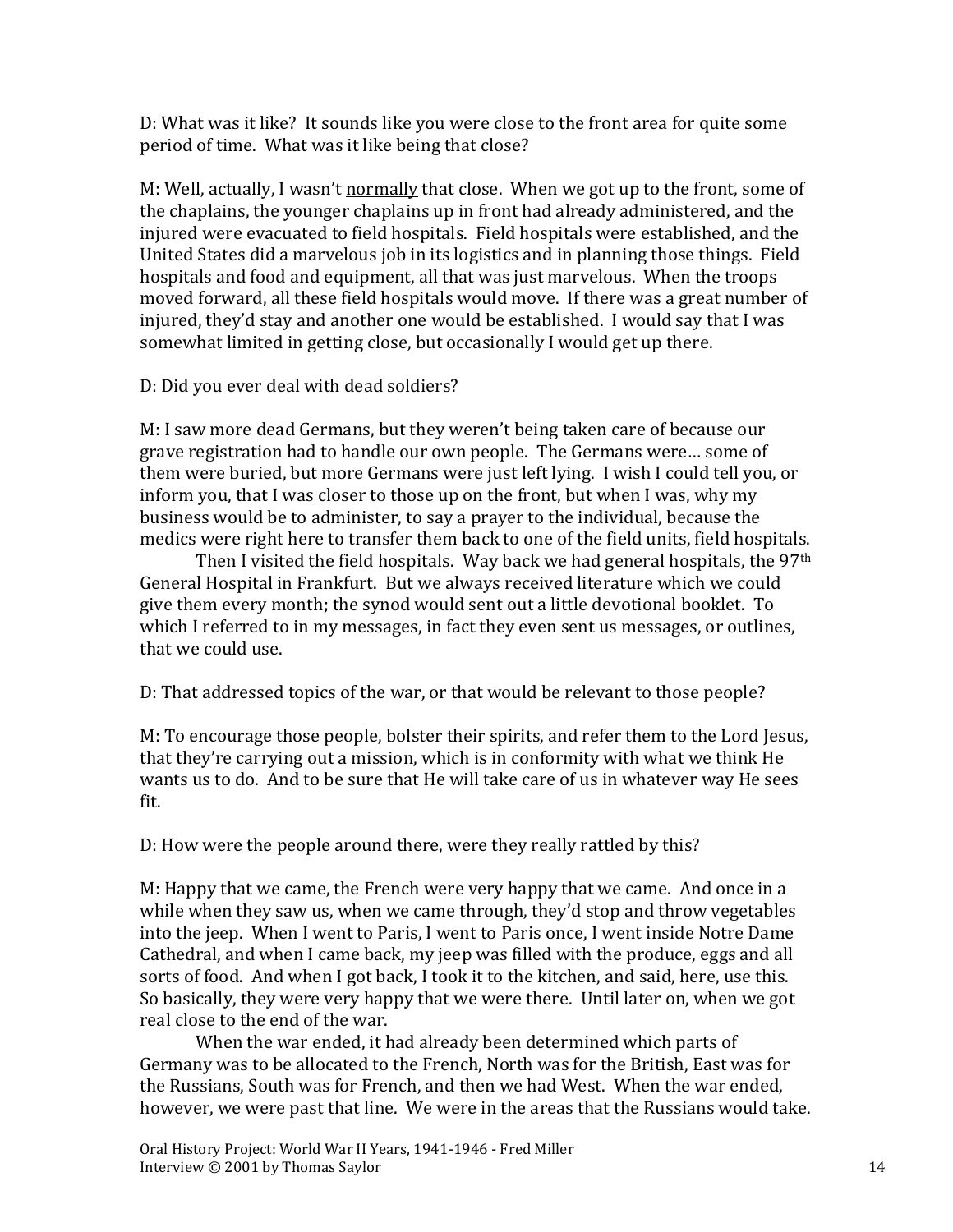One of the most interesting things, I'll tell you this, unless I'm going too fast, I'm getting to the end of the war.

#### D: No, go ahead.

M: When the war ended, we were in a little town by the name of Sachsenhausen, which was ten kilometers from Eisleben, Germany. Eisleben, Germany is the town in which Martin Luther was born and in which he died. So I said, man, I got to go down there. So I told the jeep driver to go to Eisleben. Got down to Eisleben, the town was deserted, nobody was around. I knocked on a couple of doors and nobody would open then. I went to the *Burgermeister*, like the mayor of the town, and I asked him, is anyone here that would know anything about Martin Luther. He said, "Well, this fellow over here." So I went over to that house, and I knocked, and he gingerly opened the door. I told him who I was, an American chaplain, that I was here, and hopefully we would be able to be on good terms with them. Finally he opened the door.

This was the first floor on the house in which Luther had died. So I told him, I said, "You know, I'm interested, I'm a Lutheran pastor and would be interested in seeing this." And he said, "Yes." I don't know whether it dawned on me at that time, but this was also the place in which he was born. Or he had died, one of the two, it wasn't too long however, when I saw that this was a house where Luther was born, and across the street where he was baptized, and there was the marketplace, this here was the house in which he died, and here was the house in which he preached his last sermon. So I said, "These troops have been out in the field, and now they've got to stay here, they'd love to just spread their wings a little bit. I think, maybe it would be great if I could organize a tour."

That day I first came and met that guy who gingerly opened the door, why right there was the guest book. Now this was May 1945, and the last person to sign it was 1939. Nobody had visited in that long. So I signed my name in there. Then in the house in which Luther died, the man game me a plaque, sticks out something like that, it's Luther's bust, which I considered out of the house in which Luther died. My children are contending for it, I think my daughter is going to get it.

So I went to the house where Luther was born and the room was on the first floor. And I went to the church, and there was this fellow who lived in the house where Luther was born directed me there. Then I said, "This was the place where Luther was baptized, and I thought maybe a hundred soldiers or so could come through, and it would be nice if someone would play the organ there." "Oh yeah, we'll do that." And then went to the house, or church where Luther had preached his last sermon. I think it was February 12<sup>th</sup> or something like that. And there was no problem getting in there. And then the fellow that was helping me said, "He would like to go upstairs, see the room in which Luther had died." So I went back and organized the thing. And on Friday night—Saturday was to be the trip—I went back to make sure this was all in order.

Well, when I got down to Eisleben, here the house in which Luther was born was cordoned off. The *Burgermeister* says, "Well, we'd appreciate it if you wouldn't go there, the couple there committed suicide last night." He told me that they had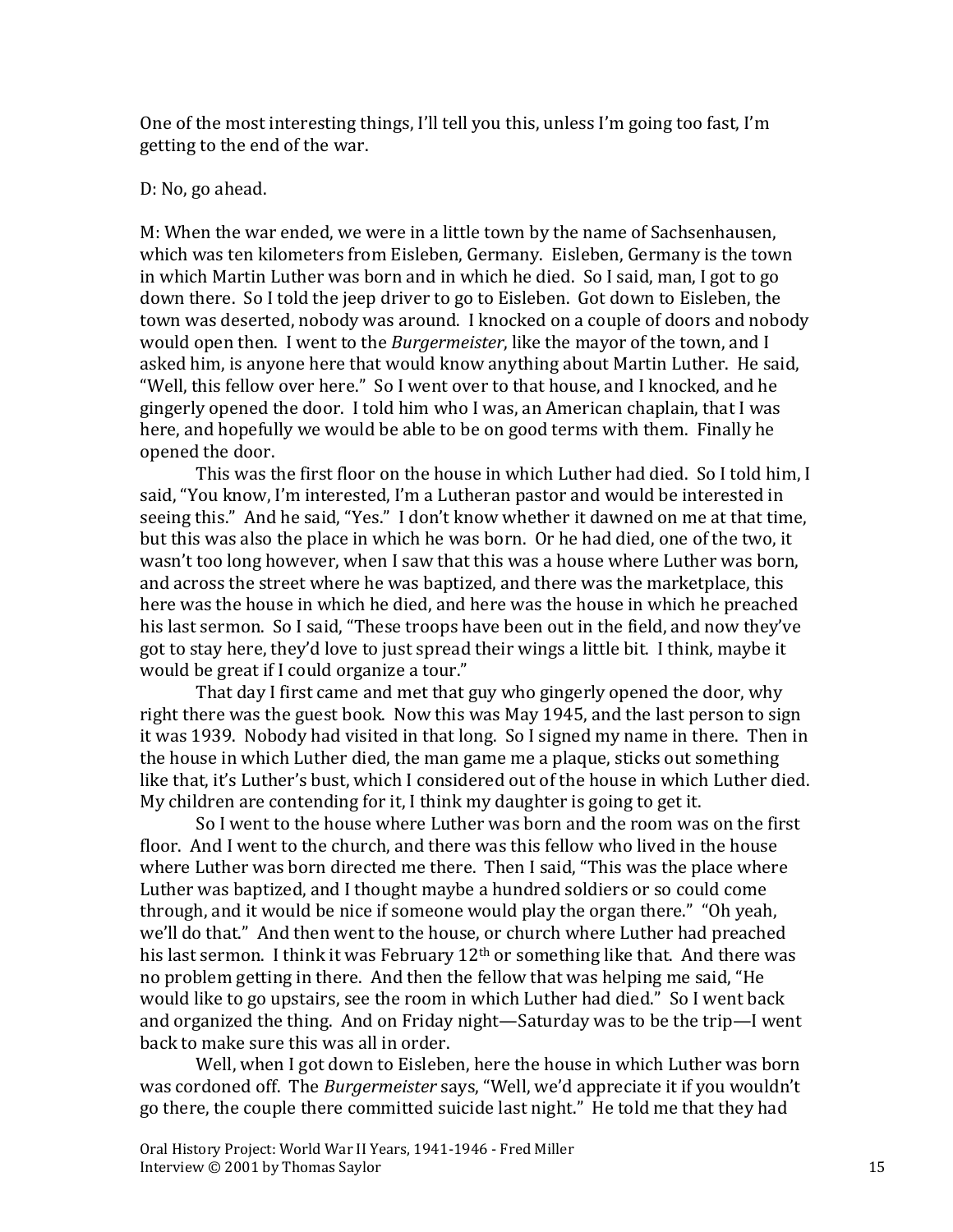some connection with the Nazis, so they were afraid that they were going to be treated like Nazis. They heard how the Russians had treated the Germans. So, went to Eisleben, and come Saturday, there were over 400.

D: 400 guys showed up for the tour?

M: So we drove down there, the convoy of trucks was almost a mile long, and we got down there. I had them all get out. Dan, have you been to Germany?

D: Yes.

M: You know all the little towns have a marketplace then. I had them all get out there. I think I had a loudspeaker, I told them about the situation about the house, I said, you can walk around it and you can see from here, that's the room in which Luther was born. So they walked around and they could see the room. We went to church, and we had, there the baptismal font that Luther used was no longer in front, it was in back. We were able to go past and see it. Somebody played some hymns there.

Then we went into the church in which Luther preached his last sermon. That was always sort of the highlight, that I stood in the same place where Luther had preached. I recited, I think it was the 46th Psalm. I had my little Bible with me, and read, "God is our refuge and strength, our ever present help in trouble." And I told them a few things about Marin Luther. From there we went out and made that long walk up the stairs, where people could come up and then go down the other side. There was supposed to be theoretically the same pewter bowl, which his coworker had used to hold water to cool the fever of Martin Luther during his last hours, and a few other things that were there.

I stayed there in Eisleben during the night, then we left that area. People didn't want us to leave because they knew the Russians were coming in. So we went back and went to Darmstadt [near Frankfurt], and from there, the troops and the officers were given a vacation, while they were waiting to get everything settled to send them back home. The officers went to Cannes [on the French Riviera]. At Nice [also on the French Riviera] is where the enlisted men went. They applied for it. Some of us went down to Cannes. I spent seven days down there. It cost me ten dollars. Then shortly afterwards, I don't know how that happened, because the Passion Play at Oberammergau is every ten years, but they put one on, and I attended that. Stayed at a house overnight. That was in '45, they put it on. They missed 1940, because of Hitler and the war. I came home in September [1945] and I saw my son for the first time. He was a year and a month old.

D: What was it like seeing him again, or seeing him for the first time?

M: He was able to say, what's that guy doing here? *(laughs, then pauses three seconds)* Oh, my wife was so happy when I came home, because he was a terror. Frita, my wife, would take him to church, and she would already feel sick on Thursday, thinking about how he's going to act on Sunday.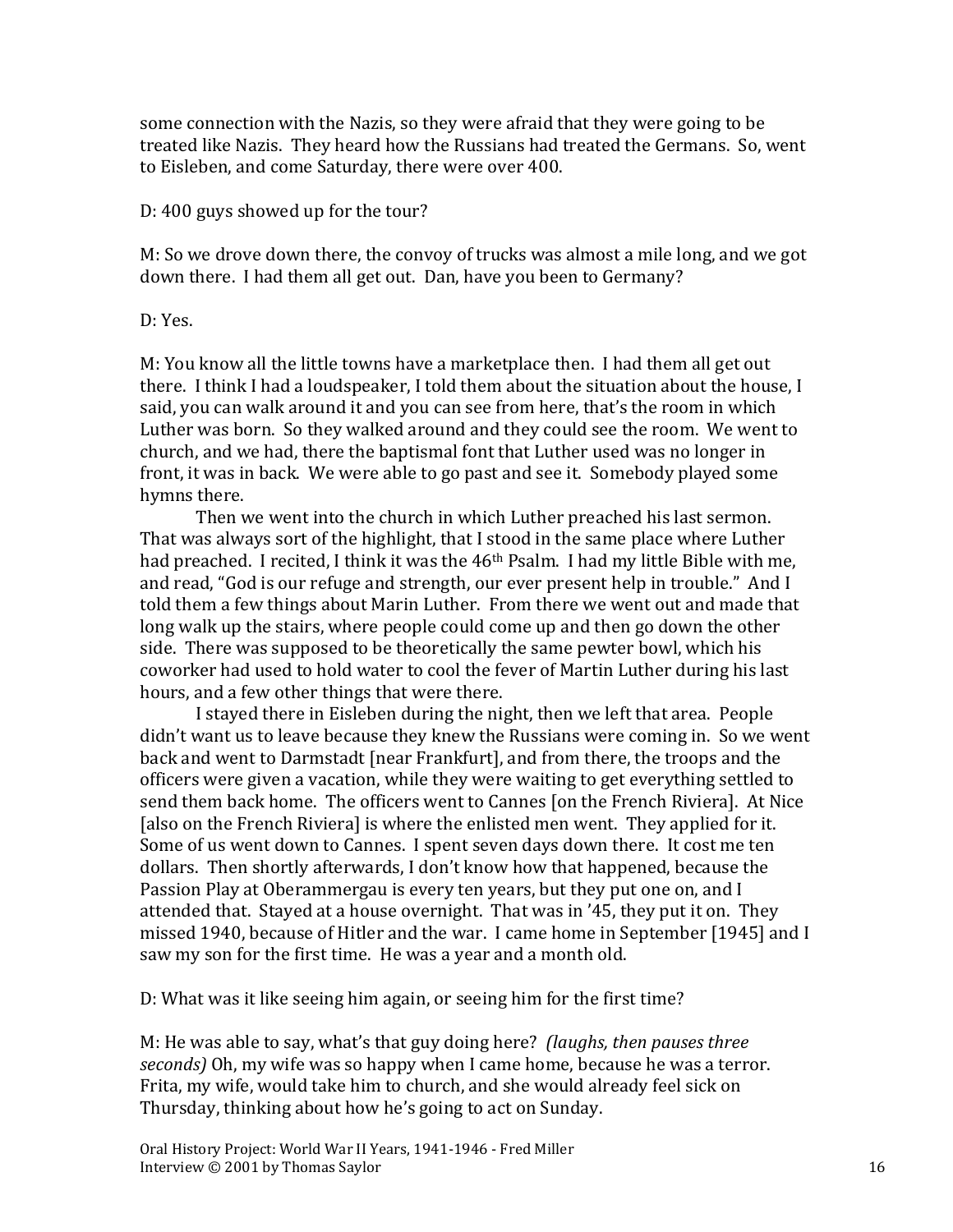D: Just looking at the whole time that you were ministering then during the war, what were the unique challenges that you had ministering to people that were going into battle, and also seeing these life and death situations there?

M: Well, I tried to comfort them also with the fact that I was in there, too. I was subject to the same attack as any of the others, because the Germans from twentyfive miles away didn't know I was a chaplain. But that this was also part of what we were doing to preserve our country, there are dangers there, of course. Some of us will not come back.

But it was in line with what we read in [the Bible book of] Romans, we are to protect ourselves, and if this hadn't happened, if we wouldn't be in the war, Hitler had in mind to take the whole world. Our faith and trust in Jesus Christ would pull us. He will sustain us and give us all the necessary strength that we need to cope with fear. I was surprised by, I think some of this was all really given them before they got there. I didn't find too many men cowards. I didn't find anybody that snuck back or went in the direction away from the front, I didn't see a traitor; I didn't find any of those. I found complete men.

D: What was the spiritual condition of the men like during that? Did you notice that things were harder for them when they were in battle, or was it a strength they experienced, or it just depended on the individual a lot maybe?

M: I think quite a bit it depended upon the individual. They established buddies, sometimes they met for the first time they met when they had services. They found out –

### **End of Tape 1. Tape 2, Side A begins at counter 000.**

M: You asked me about the spiritual condition. It was neat, they found out that they had a connection, maybe they found out that they were related. They established a relationship like that which supported one another, it was very helpful. I thought basically the people that came to church–there were some Missouri Synod people that didn't—those that came to church were deep spiritually. That they knew they were in danger, but they knew this is what they were called to do, and they were going to do it. I suppose some even knew that you could be killed by an automobile when you're at home.

D: You never had to deal too much with the front lines, but you said some chaplains did have to serve closer to the front lines.

M: You see I was with the 23rd Armored Engineer Battalion, but then more chaplains were coming in. I was 33 or 34 during these times. There were some younger chaplains that came in, and they put them up in the front. They had the same Basic Training, but they didn't have as much experience in the ministry, but the same Basic Training as we did, but they were equipped to go there.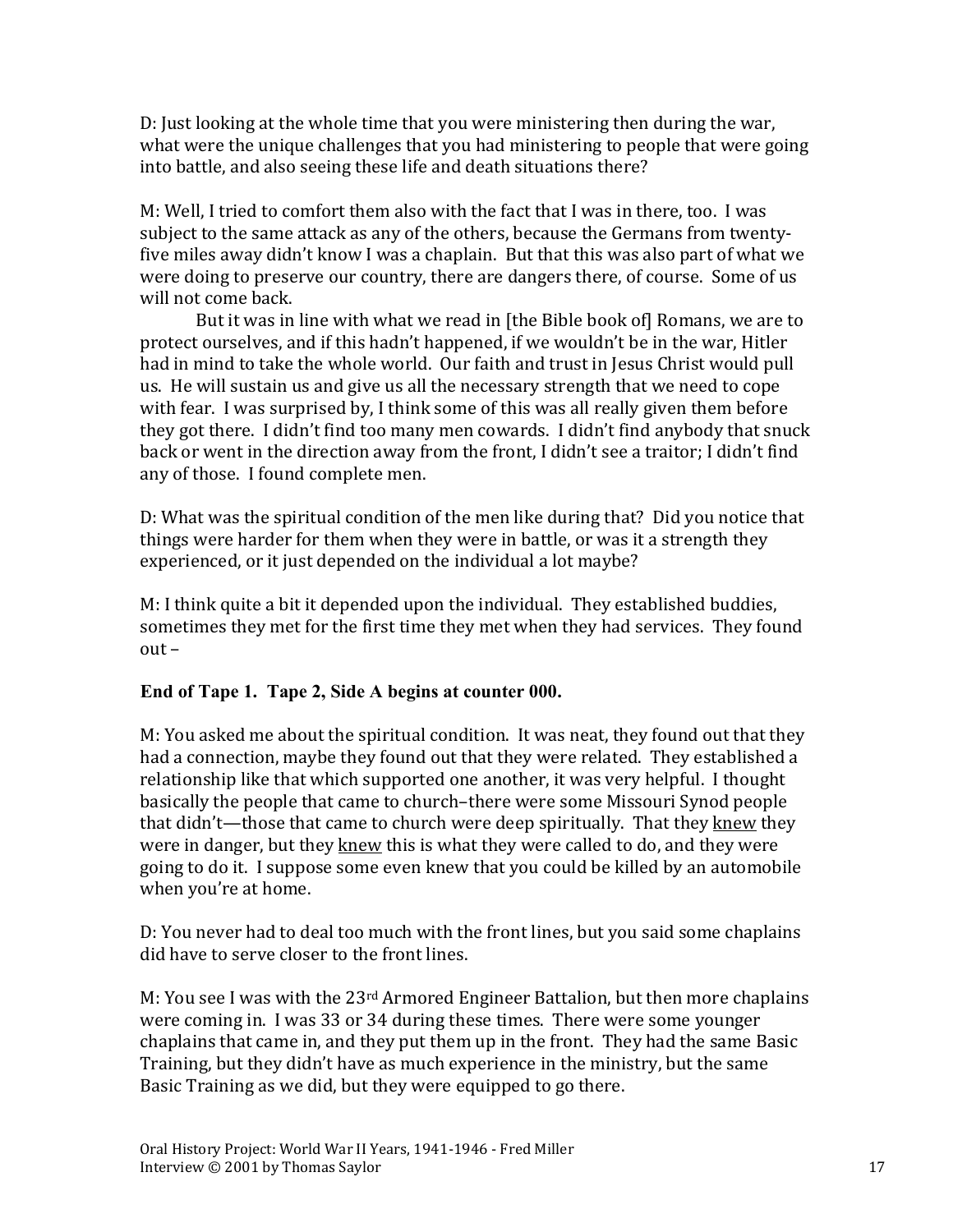D: And you got to deal with a lot of men that were in hospitals, is that right?

M: We got to do a lot of hospital visiting, and of course there were some of them that passed away, and some were unconscious, and others that were ready to go back home, they couldn't serve anymore. Broken legs that couldn't be taken care of here. So we tried to comfort them in this particular status in which they were. This man here has a broken leg; we don't know what the Lord has in store for you, but we do know that because you are still here, you're going to go home and you have a mission. And the Lord will show that to you when you recover. You may even have a mission to tell other people that Jesus is their savior while you are recovering.

D: Did you also have to conduct funeral services as well?

M: I didn't do funeral services, but graves registration. *(pauses three seconds)* I did have one or two graveside funerals… cemeteries were just being established there. We have some cemeteries there. From World War I we had Flanders Field, but we have several in France. We had a couple cemeteries there at Normandy Beach, that's where we invaded. I cannot recall too many funerals that I had. Those I had would be graveside, graves registration would be right there, because we didn't even have any caskets. They were very often in wooden boxes, or sometimes even just in blankets or tarps. They were then exhumed, if they were buried there. I would like to not go into that too much because my mind is hazy on that.

D: I guess that covers most of the direct experiences I wanted to cover on the war. I want to talk a little bit about when you got home then. You saw your child for the first time, you'd been away from your family for quite some time, what was it like readjusting to being back with your family, to having a child that's two and a half years old, that you'd never met him before?

M: Well I can just tell you sketching it, this is a different experience. It wasn't certainly a vacation. *(pauses three seconds)* I had to realize that I was now a member of the family, instead of with the troops. As a chaplain I was pretty much isolated. I was with the doctor, but now, when I got up in the morning, my family was there. I had to adjust myself to a different type of social life. Living a year with other people going to church here. Actually I was on furlough because I was still in the service; I still stayed in the service for 23 years. That's interesting too, because I was not a chaplain during that time.

## D: What were you?

M: I was an administrator and an ROTC instructor. I kept my clergy, because I was a clergyman. But I went, after I came home, in 1946, I went to Fort Leavenworth. Fort Leavenworth is where the troops came and were discharged. That's where the troops came in. They didn't want anything to do with the Army. They left everything there, underwear, everything, they didn't want anything. I had to give a speech, I'd give about three to ten speeches a day to the troops, trying to inform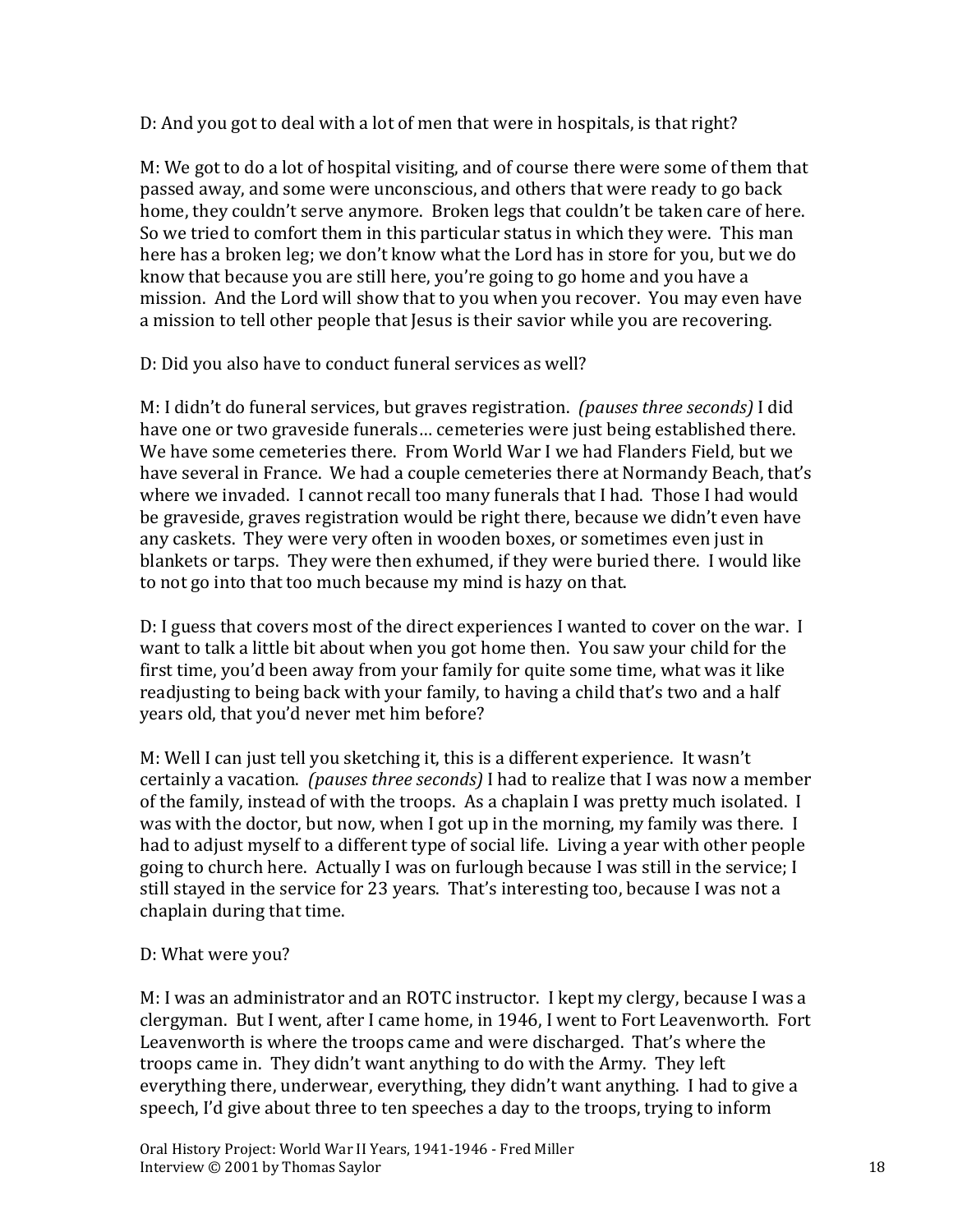them. They're going to go back to a different type of life, they're going to have to adjust themselves to living with the family, they're not with the troops anymore. It will mean a little more cordiality than the roughness which you had.

But then I'd go through the barracks and everybody moved out in the morning, they'd have these people in the barracks come out and I gave my speeches and then they left. I went through the barracks and all this stuff that was left there. Sometimes brand new shorts and blankets and field jackets, and everything was going to be burned. So what did I do? I had no authority. I picked up some of that stuff and I bundled it and I sent packages home to Frita. And she processed it and then we gave it away to people.

D: So these guys were just so eager to get away they'd just leave stuff?

M: You know how a kid maybe 18, 19, 20, up to 25, even older, when something has been distasteful, they want no part of any of it. But the field jacket was a nice jacket. I don't know if you've ever seen it, but it was, it wasn't the Eisenhower jacket, but it was nice.

So I went there to Fort Leavenworth, and then, what am I going to do? Go back to service, go back to ministry, remain in the chaplaincy, or become a Department of the Army civilian? My mind was, I want to go back to Germany and visit the place where my mother was born and my dad was born. So I got information. As a chaplain, I would not be able to go over there for quite some number of years. First I had to stay in the States two years, and then go to an undesirable area, like Japan was. And then come back and stay two more years here, and then I could go to Germany. That would be about ten years, and I didn't want that.

And the other, a Department of Army civilian, I think I would lose any seniority, it wouldn't be added to my retirement, in case I wanted to go. The third one was to become an enlisted man. And that's what I did. And that was a real shock, a change. People were in Washington, a guy comes out and he wants to become an enlisted man. As an enlisted man I could go to Germany. So I retired as a major and then became a master sergeant and took some training in administration, and they thought, boy, this guy is a chaplain, he should really know a lot. After a brief stop here in the States they sent me to Europe, and I was assigned to the headquarters of the European Command as the individual who was in charge – and I had some people who were under me – of the troops that were coming in and the troops that were going home.

All these troops are going home so we had a request from the States, corresponding with the same MOS as a military outfit, like an operational specialty, that sort of assignment. That was my job and I came home once or twice – I was supposed to come home in '49, but we had the Berlin Blockade and we were frozen there. Finally I did come home in '52, for good. Then I was given also the assignment of being in charge, the enlisted man in charge of the post exchanges, those were the stores. There were people there, too, there was another sergeant, one in Munich, and one in Paris, and one in Vienna, in London, and one in Switzerland. They had to come to meet with me once a month in Frankfurt.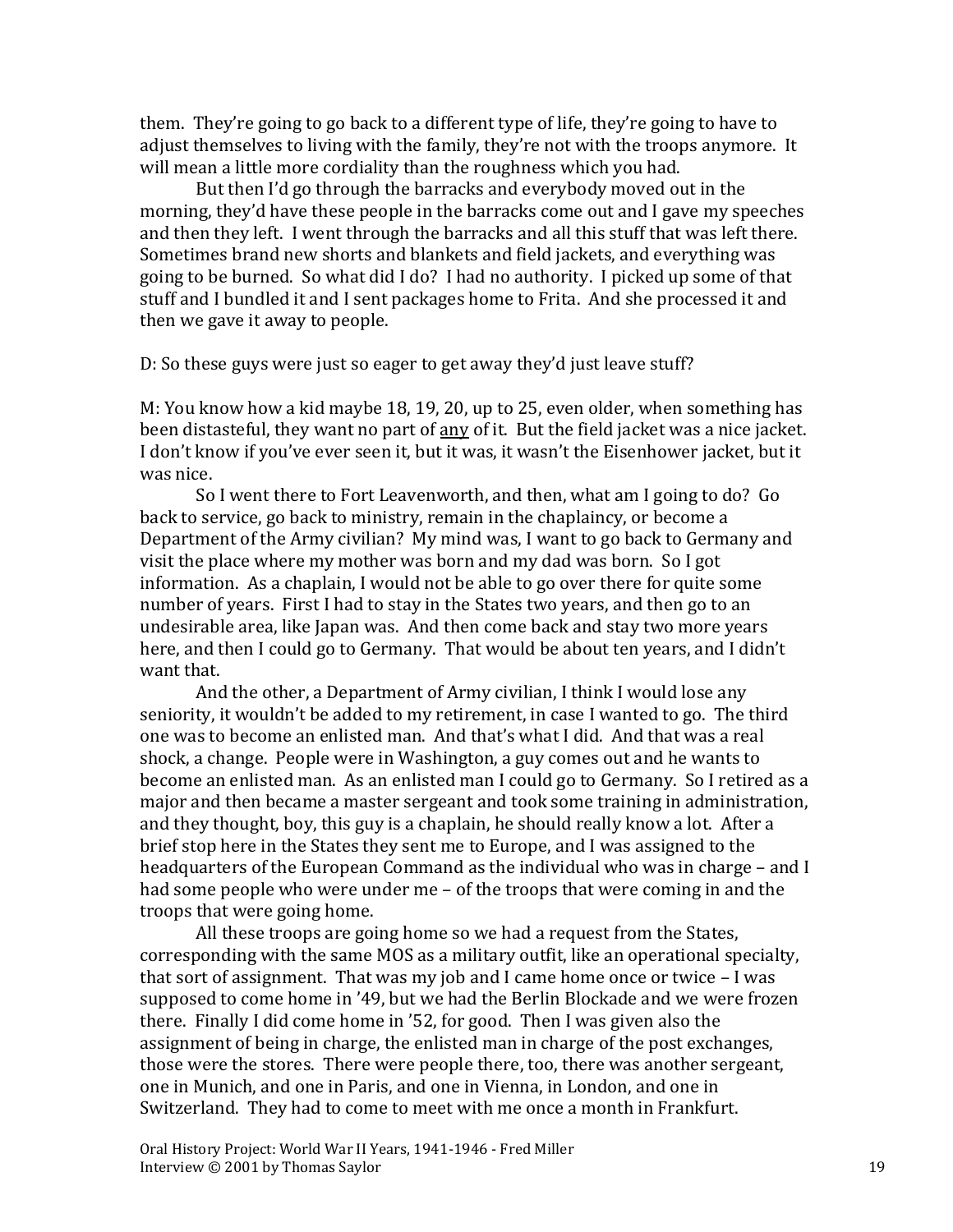And finally the officer over me says, why don't you go and visit some of the other places? So the next month we met in Vienna, then we met in Paris, then we met in Munich. By that time, they said, you're going around too much, you stay in Frankfurt. By the time I was supposed to go home, the man that had a similar position in the officer's rank, had a party. It was a Pepsi party. And he was going back to the United States to be the Adjunct General of the Army, in Washington. So he said, after he'd got a couple Pepsis, "When you get back to the States, and you want an assignment, get in touch with me." *(spoken with a slurred voice)* I'm sure after the Pepsis had drained out of him, he'd forgot all that. It was shortly after that I wrote to him. I said, "I enjoyed that party, if you recall you made this statement." Never heard from him.

But, I left Frankfurt and got into Massachusetts, and then to New Jersey, then to Fort Sheridan, and finally to St. Thomas Military Academy, in St. Paul.

#### *(recounts postwar experiences at St. Thomas and after, unrelated to topic)*

D: I just want to touch on a few things that cover the war again, that kind of span your experience there. Did you have leave or, "r-and-r," to visit any places while you were in Europe?

M: Yes, when I was in England, I went up to Edinburgh and I also attended a month's school at Oxford. So I traveled quite a bit in Europe, up to Scotland and back. Of course during the time of the war over there, we didn't have any liberty until the end of the war, and then I went to Cannes. We had no time off, when we had time off, it was more or less to make sure that our clothing was cleaned or we were getting new shoes or something.

D: Fred, while you were in the service, did you ever see people of different racial groups coming into contact, or were things pretty segregated where you were?

M: Well, I found no… the ones that came in were mostly blacks, and I had a marvelous relationship with them, there was, well, I saw no problem. I didn't see any prejudice. I think they were pretty much united, and of course, I think that's par for the course. Just like after September  $11<sup>th</sup>$  [2001, referring to the attacks on US], when they invited people whether you were Catholic, Protestant, Episcopalian, or whether you were a black man or yellow. And it was pretty much in the battlefront, too.

D: And so you did see people of different racial groups, but it was just because the experience that it seemed to unite them?

M: I guess I didn't have many Orientals. There were blacks, but not too many of them. But I had a good relationship with them.

D: And all the troops seemed to get together relatively well?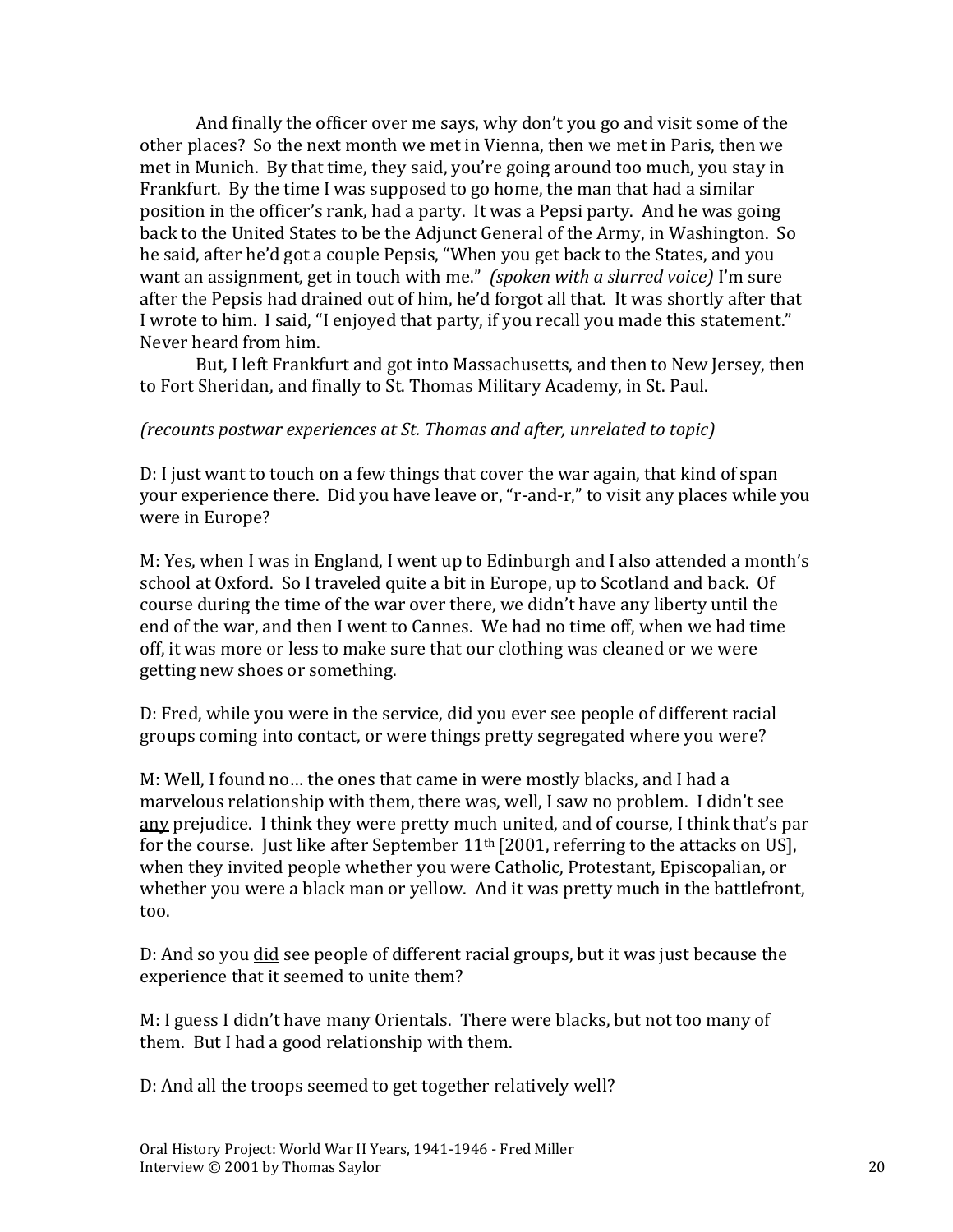M: Yeah, they would work together well. There was no "black fellow" or any of that stuff. I thought that was real wholesome at that time, which was fairly early when you think of we had during the latter years were, there was still some of that, although it has died out quite a bit. *(pauses three seconds)* But I didn't see it.

D: Fred, you talked about a couple individuals that you met, friends like Chaplain Mac.

M: Chaplain Mac was a Catholic friend. He was a real neat guy.

D: He was in the same division as you?

M: We were in the same regiment. We had about 1200, but the total division was 13,000. We had 1200 in the  $23<sup>rd</sup>$  Armored Engineers. And he was a Catholic chaplain and I was a Protestant and we had one Jewish chaplain that was assigned to headquarters, because there weren't that many Jewish people, but they were all taken care of as far as their spiritual needs.

D: Did you have any other close friends during the war, that you really remember, or individuals that made an impact on you?

M: I would have to say not, because there were... Oh yes, wait, Captain Sconzo. He was a medical officer, and he and I went to the desert. After my service on Sunday morning, we'd go into LA and get themselves a hotel room, because as soon as we got into San Bernandino or Riverside [California], why we were, it was more comfortable. We'd get a hotel room, and read a newspaper or eat some of the food that you would find there. And then we would come back on Tuesday afternoon.

D: How did you stay in touch with family and loved ones?

M: We had what they called the V Mail. So I wrote about twice a week. Of course that was all checked out and they edited. And they sent me letters. I don't recall so much about letters coming from them. Yes, I was always informed, how my daughter was developing, and also my son. I got a letter maybe once a week from them.

D: Did you ever get pictures out of curiosity or was it just strictly letters that they could send you?

## **(2, A, 290)**

M: I wish I could tell you, but I can't recall. I have some pictures here, if you want to look at them after a while.

D: Thanks. After the war, did you continue to stay in contact with any of the people that you met?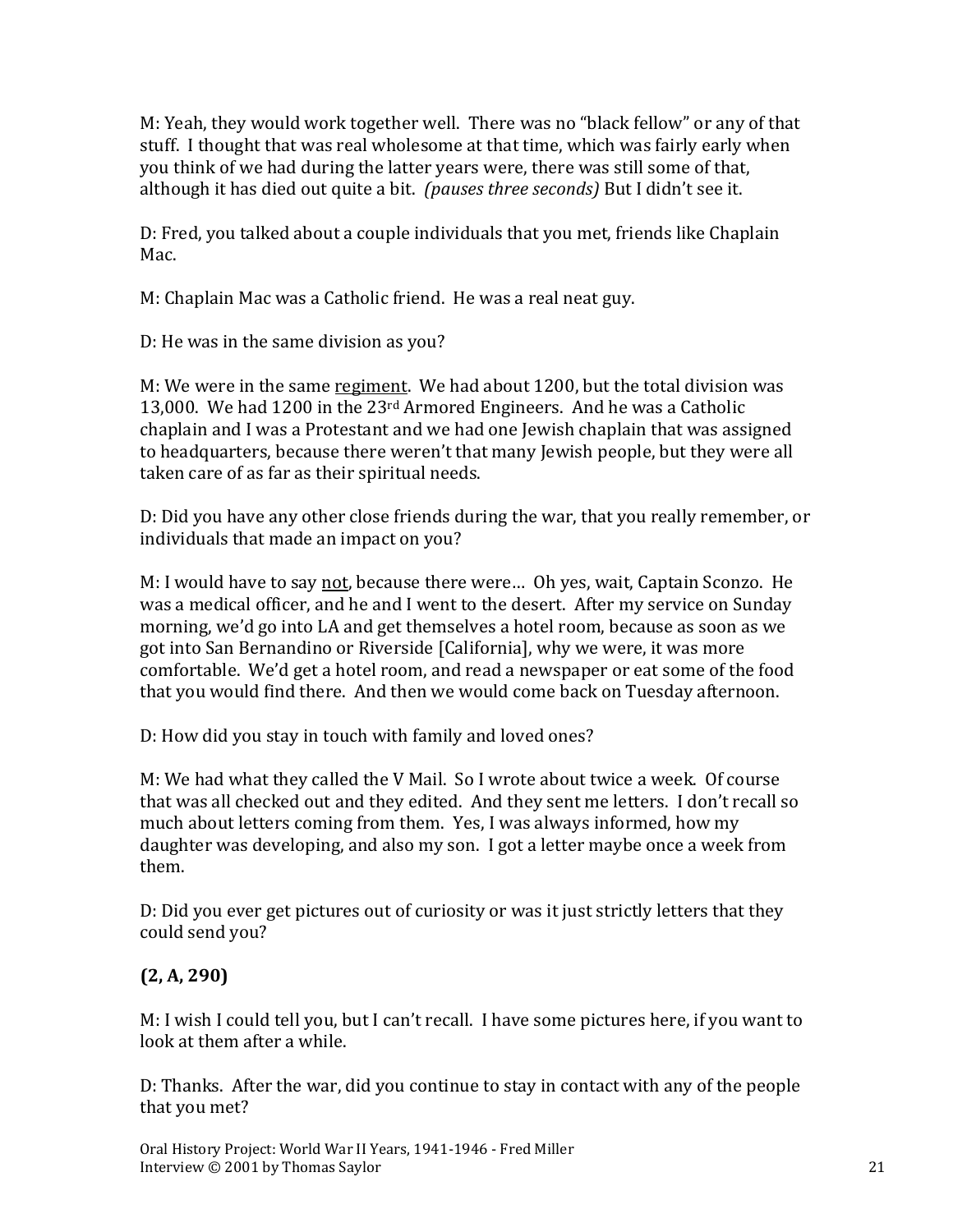M: No. I did keep in contact with some of the people of the 3rd Armored Division, to the extent that we formed a 3<sup>rd</sup> Armored Division Association. That was spread out, really, people all over the United States, so chapters were formed. And we still have what we call the Midwest chapter. I'm the chaplain of that yet. And we have some individuals that were with me. I can't recall so much, but they said, we were in E company of 23rd Armored Engineers, and we can both recall similar experiences. But there is only one or two that I can remember that came back with me. Some said they'd been to services, but I can't recall them. So we meet theoretically, but it's starting to die out.

We had a national convention here in [Minneapolis] '75, that was quite a big to-do. About 1200 came up. Now we have a meeting, maybe we have 25 or 30, and we'll be meeting on the  $3<sup>rd</sup>$  of December. We get together and, at this point, we'll decide that we're going to give \$250 in \$5 increments to the veterans in the veterans' home. So we meet and I don't know much else. I'm a tract man, I'm a big tract man, I give out tracts.

D: So you still do see some of the people at reunion type things.

M: Yes, we don't always go, because they are dying out fast.

D: What special about those reunions for you?

M: It's just social, just get together, we have a meal. We tend to meet in the Veteran of Foreign Wars down in St. Louis Park [Minnesota]. In summertime me and Frita only go to one of the places here in the cities. In the summertime we have a pot luck and we get together, and we drink some Pepsi. They give prizes, everybody's supposed to bring some gift, because we exchange gifts at Christmas.

D: So you don't stay in contact with Chaplain Mac anymore, or you didn't at all?

M: After the war I don't know what happened. I think he comes from New York.

D: On to a new theme: Do you remember the  $12<sup>th</sup>$  of April '45, when President Roosevelt passed away?

M: I think we were informed… We were in a town by the name of Paderborn, Germany. I guess at that time we were going sometimes 50-60 miles a day, and the Germans were just begging for us to take them captive. Our mind was concentrated, the war's going to end pretty soon, the war's going to end. Maybe I'm underemphasizing this, but his death was just one of the incidents that happened along the way.

D: What about the 8th of May '45?

M: Well, that was the day that of course we all rejoiced. I was in Sachsenhausen, just ten miles from Eisleben. We were of course real happy. I think I had an experience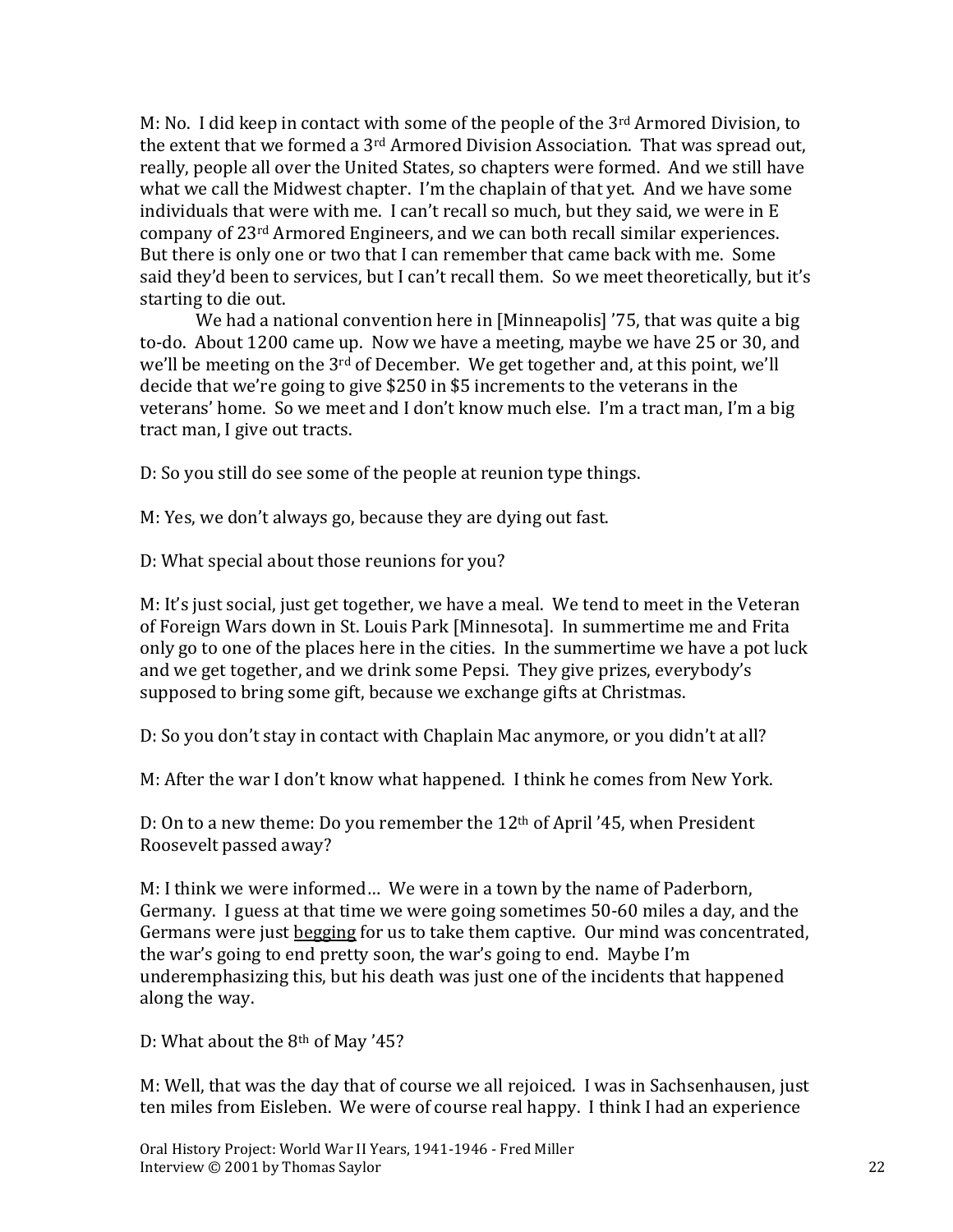that same day. We went to a town, and here were the Russians. We met the Russians, and the Russians were down plundering. I had the gall to tell the Russians, you take that back, it doesn't belong to you. I don't know how I spoke to them, I spoke German or whatever it was. I can't speak Russian. And they did. I had fun with that, telling the Russians what to do.

D: Do you remember the reactions of the troops around you when they heard this news of the German surrender?

M: They were all rejoicing, I don't know whether we had a special meal. Their first thought was, of course, when do we go home? And of course you went home on the basis of points, partly on the length of time that you had been there. I went home comparatively early, because I'd been in since September of '41, but some didn't go home until '46. But it was just, when do we go home? Of course to salve that the Army gave them vacations, to keep them busy, make them feel as good as they could.

D; What about the 15th of August '45, V-J Day.

M: On the 15th of August, was I home? Let me see… *(pauses three seconds)* That was [the day the atomic bomb was dropped on] Nagasaki, wasn't it?

D: The 15<sup>th</sup> of August was actually V-J Day. That was a little bit after Nagasaki. Nagasaki was the 9th of August.

M: Yeah, I was a little confused in my thinking here, because we were going to go home, but I don't know how much thought I was giving that, since the war was over there, in the Pacific. Let's see, this is June, July, August, three months later. I am afraid that I cannot tell you, except that now it was all over, all over.

D: Fred, do you remember when the bombs were dropped? Do you remember the impressions that you had, or the soldiers around you, when the bombs were dropped?

M: I'm trying to visualize where I was. I think I was still in Europe, and we were getting ready to deploy home.

D: So there wasn't quite as much worry amongst the guys?

M: No, I think there was the joy that our particular phase of the war was over, and we were rejoicing in that. More or less, with respect of course for those troops that were still involved, and the danger for them.

D: When you came back home, did you notice any changes in where you had lived, from the time when you left to the time when you came back?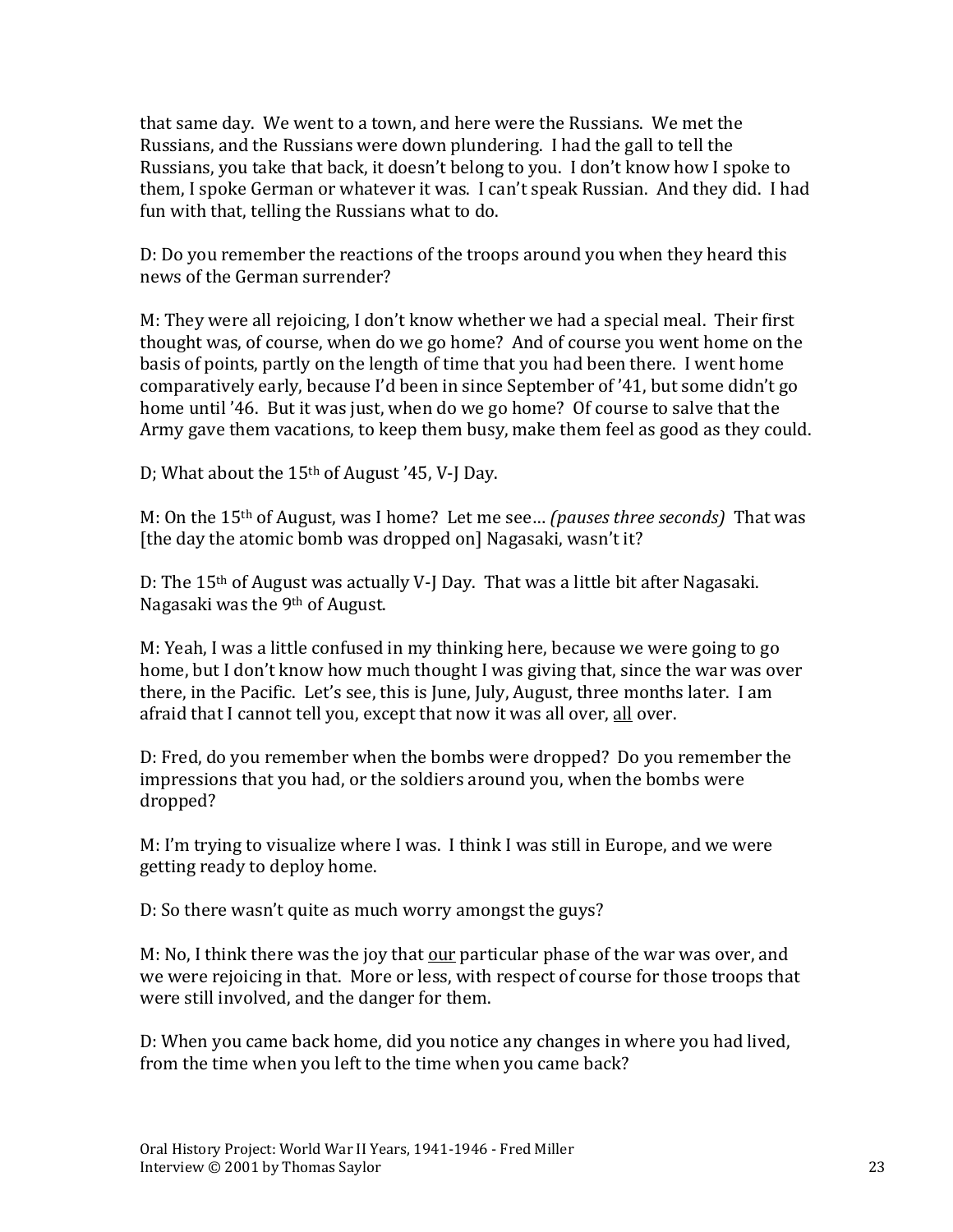M: Well, see when I was overseas, Frita was still up North. When I went into the service. And then she moved to Minneapolis, and that area. So when I came home, I came into that area for the first time. So I think, basically, there was somewhat of a similar feeling as the troops, it's all over.

There were no cars manufactured, since '39. And the various restrictions that were placed upon us were lifted, but there wasn't too much commodities yet, you can't just stop things going this way and all of a sudden take it back. Such as tires and sugar and other commodities, those things were now available, but there was no restriction on them. So hard to find.

D: I guess the last questions really are just kind of ones looking back on the whole experience for yourself, bigger types of things.

### **End of Tape 2, Side A. Side B begins at counter 000.**

D: What did the war mean to you as a person at the time, right after you got done or during it?

M: Well, I guess I was really somewhat self-centered [in 1945]. Now, I'm going to start a new chapter in my life. Even if I continue in the military, it's going to be a new chapter. How is my family going to be involved in this? I want to do what's best for my daughter and a son. Maybe I wasn't quite as much involved in their education because of their age, more as people are today. I think education today has a higher priority today than it did at that time. Everybody has some education. They were not that far along. The big question for me was just, what am I going to do? Am I going to Germany? I wouldn't be able to take them along with me, because that wasn't in the arrangement. But I guess I was thinking –my wife maybe too thought – as long as I'm in the military, I've got the advantage of getting free transportation over there, and staying over there. I never did get to either place that I wanted to go, however, because it was time to come back. I was there five years after the war, and that's quite a time staying away from a family.

D: Now that you can look back on it, a number of years after it, sixty years since your experiences there, what do you think about the war now? What sticks out in your memory about it, or what are your impressions of it now?

M: Well, I look from a different aspect. In the first place, I look at the equipment that we have today, it's so much more sophisticated. At that time it was more sophisticated than World War I, because tanks and airplanes were hardly anything at that time, tanks were not too much. They were very cumbersome, so from that standpoint it was different. I think the troops today are better taken care of than we were. They are able to better reach them with food and recreation.

Comparing to today, for example, and what is happening in Afghanistan [in 2001], I think we had a more cogent reason to fight [during World War II] than now. That's a bold statement, but I mean to say, we were being attacked at Pearl Harbor, I know we had the Twin Towers here [in New York City in 2001], but Pearl Harbor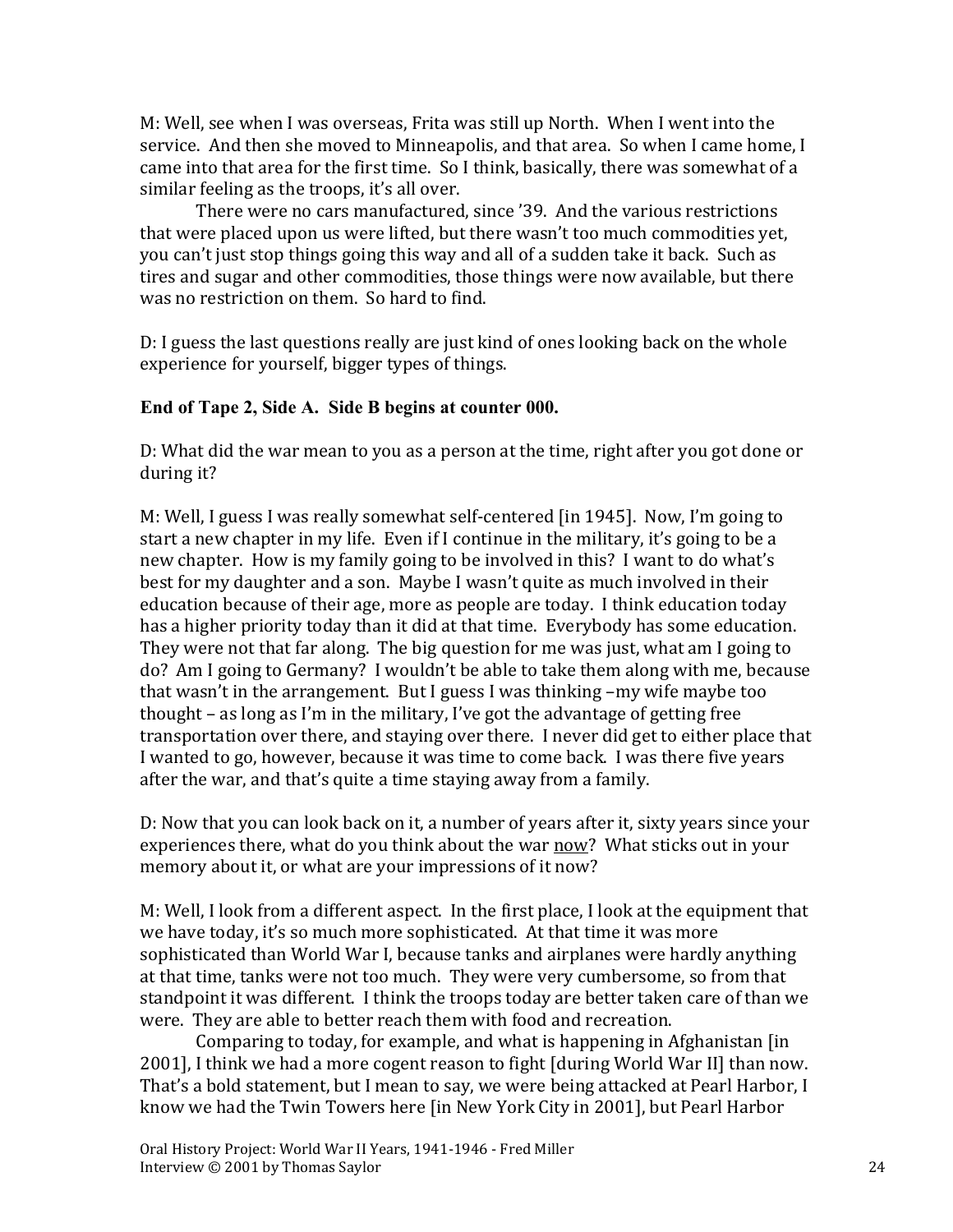was a continuation of Japan, and Japan was allied with Italy and Germany. Whereas right now, why, it's so far away. The threat at that time would have to be from Japan, with submarines and the like, and now our threat is invisible, the violence [a reference to the "terrorist" enemies of 2001]. We haven't been able to find a way to meet that. The only thing that we hear is that, any week, it could be another attack. That's what you hear. I heard the other day that they were going to call off the Rose Bowl [college football game, in January]. If anything they should have called off the game yesterday, 107,000 at the Michigan game with Ohio State. There's a different type of attack. It's gone away from the traditional attack to this type, with which we really haven't had any training, so to speak.

D: Fred, how did the war change you personally? In your time overseas, ministering to these people in these crisis situations, how did it change you?

M: Well, I think in the pastoral ministry, I was dealing with different people, I was dealing most of the time with my own parish. We did go out and talk to others, but most of the time I was with my own parish. In the service, there were people that were not Christians, there were individuals that you met that didn't care about the Lord Jesus. And there were others there that, well, they were so far away from home they had those concerns about ever getting back again. I think that maybe the chaplaincy broadened my area of interest. I met different types of people in different types of situations, which I did not have. So it assisted me also when I came to some of the situations in my pastoral ministry again. I was able to meet them with the appropriate way.

D: In addition to how it changed your pastoral ministry, how do you think it changed you in general as a person?

M: I think my mind, my concept of things was somewhat less provincial. I see how other people live. Very often we get the idea that we're the standard from which everything else deviates. This is it. Why are you so peculiar this way? Why are you peculiar that way? We should think of these people looking at us as being peculiar. I think I have a little bit more of a cosmopolitan view, that there are other people too, people that have something too, besides us.

I think it's because my dad was born in Germany, my mother born in Germany, that I looked upon Germany as the top deviation from the United States. Even when I read the German now, I'm preaching German in a service. I have a high regard for the German language. The people that were in Germany seemed to be more of a person than others. I guess that's my prejudice. I think if I go over there now, I maybe wouldn't feel quite the same, I can't tell you why, maybe because you've heard so much about the Germans, but the Germans are sinners, too.

D: I guess that covers the questions I had directly for you. At this point, I don't know if there's anything you want to add, but I just want to open it up. The idea that if there's any stories that you have that are significant, or just any concepts that you